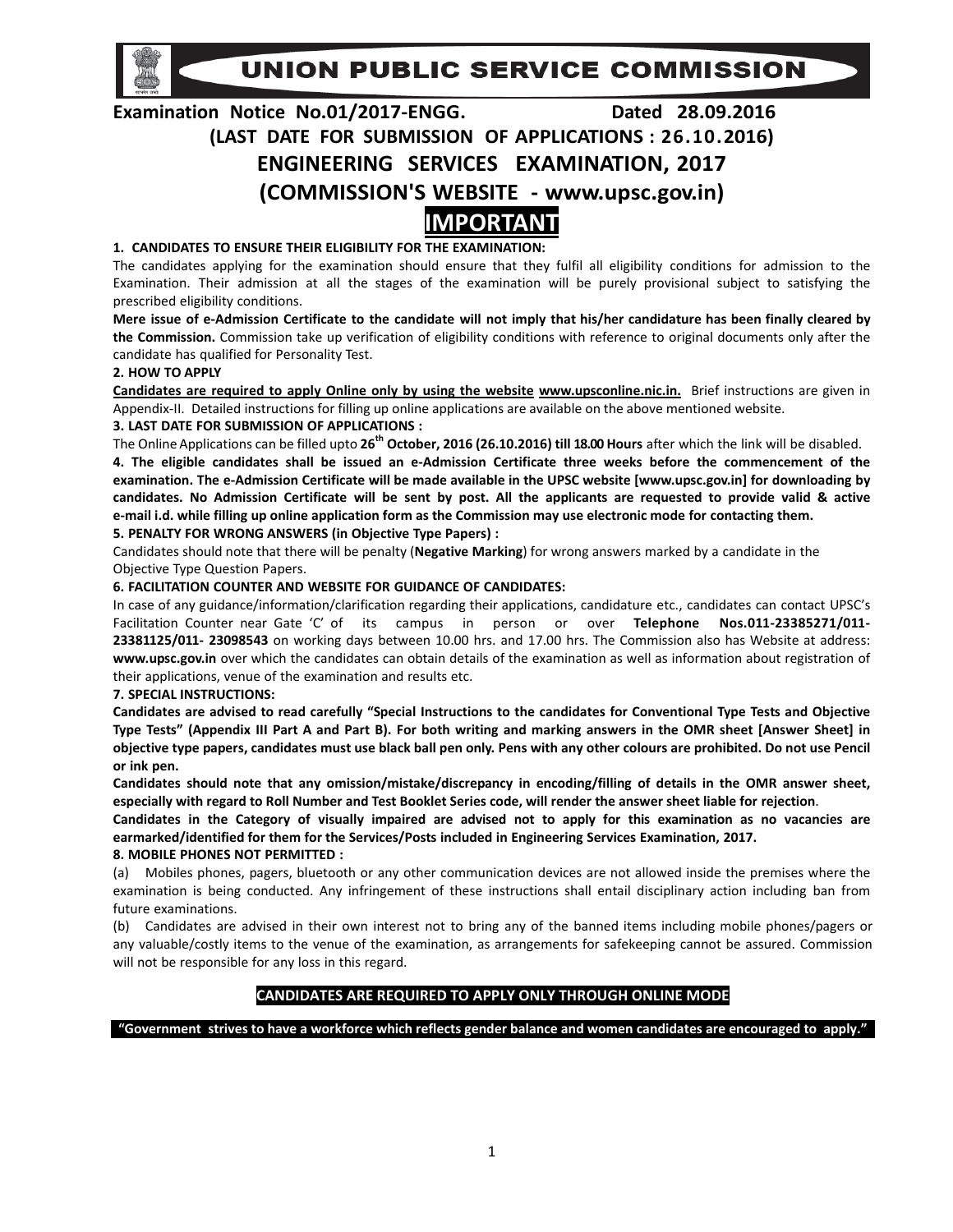**No.F. 2/2/2016‐E.I(B):** Preliminary/Stage‐I Examination of the Engineering Services Examination for recruitment to the services/ posts mentioned in para 2 below will be held by the Union Public Service Commission on **8th January, 2017** in accordance with the Rules published by Ministry of Railways in the Gazette of India Extraordinary dated **28th September,2016**.

**2. (A)** Recruitment on the results of this examination will be made to the Services/ Posts under the following categories:‐

- **Category I‐Civil Engineering.**
- **Category II‐Mechanical Engineering.**
- **Category III‐Electrical Engineering.**
- **Category IV‐Electronics & Telecommunication Engineering.**

The number of vacancies to be filled on the results of the examination is expected to be approximately **440** including **17** PH(LDCP‐12 & HI‐05) vacancies. The number of vacancies is liable to alteration.

Reservations will be made for candidates belonging to Scheduled Castes, Scheduled Tribes, Other Backward Classes and Physically Disabled Category in respect of vacancies as may be fixed by the Government of India.

## **CATEGORY I—CIVIL ENGINEERING**

## **Group-A Services/Posts**

- (i) Indian Railway Service of Engineers.
- (ii) Indian Railway Stores Service (Civil Engineering Posts).
- (iii) Central Engineering Service.
- (iv) Indian Ordnance Factories Service AWM/JTS (Civil Engineering Post)
- (v) Central Engineering Service (Roads), Group-A (Civil Engineering Posts).
- (vi) Central Water Engineering Service Gr 'A' (Civil Engineering Posts)
- (vii) Survey of India Group 'A' Service.
- (viii) AEE(Civil Engg Posts) in Border Roads Engineering Service Gr 'A'.
- (ix) AEE(Civil) of P&T Building Works Gr 'A' Service.
- (x) Indian Defence Service of Engineers.
- (xi) AEE(QS&C) in Military Engineer Service(MES) Surveyor Cadre

## **CATEGORY II—MECHANICAL ENGINEERING**

#### **Group-Services/Posts**

- (i) Indian Railway Service of Mechanical Engineers.
- (ii) Indian Railway Stores Service (Mechanical Engineering Posts).
- (iii) Indian Ordnance Factories Service AWM/JTS (Mechanical Engineering Posts).
- (iv) Central Electrical and Mechanical Engineering Service (Mechanical Engineering Posts).
- (v) AEE in Geological Survey of India Gr 'A' Engineering Service.
- (vi) Central Water Engineering Service Gr 'A' (Mechanical Engineering Posts).
- (vii) AEE (Mech Engineering Posts) in Border Roads Engineering Service Gr 'A'.
- (viii) Indian Naval Armament Service (Mechanical Engineering Posts).
- (ix) Indian Defence Service of Engineers (Mechanical Engineering Posts).
- (x) Asstt. Naval Store Officer Grade-I (Mechanical Engineering Posts) in Indian Navy.

#### **CATEGORY III—ELECTRICAL ENGINEERING**

## **Group-A/B Services/Posts**

- (i) Indian Railway Service of Electrical Engineers.
- (ii) Indian Railway Stores Service (Electrical Engineering Posts).
- (iii) Central Electrical and Mechanical Engineering Service (Electrical Engineering Posts).
- (iv) Indian Ordnance Factories Service AWM/JTS (Electrical Engineering Posts).
- (v) Indian Naval Armament Service (Electrical Engineering Posts).
- (vi) Indian Defence Service of Engineers.
- (vii) Asstt. Naval Store Officer Grade-I(Electrical Engg. Posts) in Indian Navy.
- (viii) AEE Gr 'A' (Electrical Engg. Posts) in Corps of EME, Min of Defence.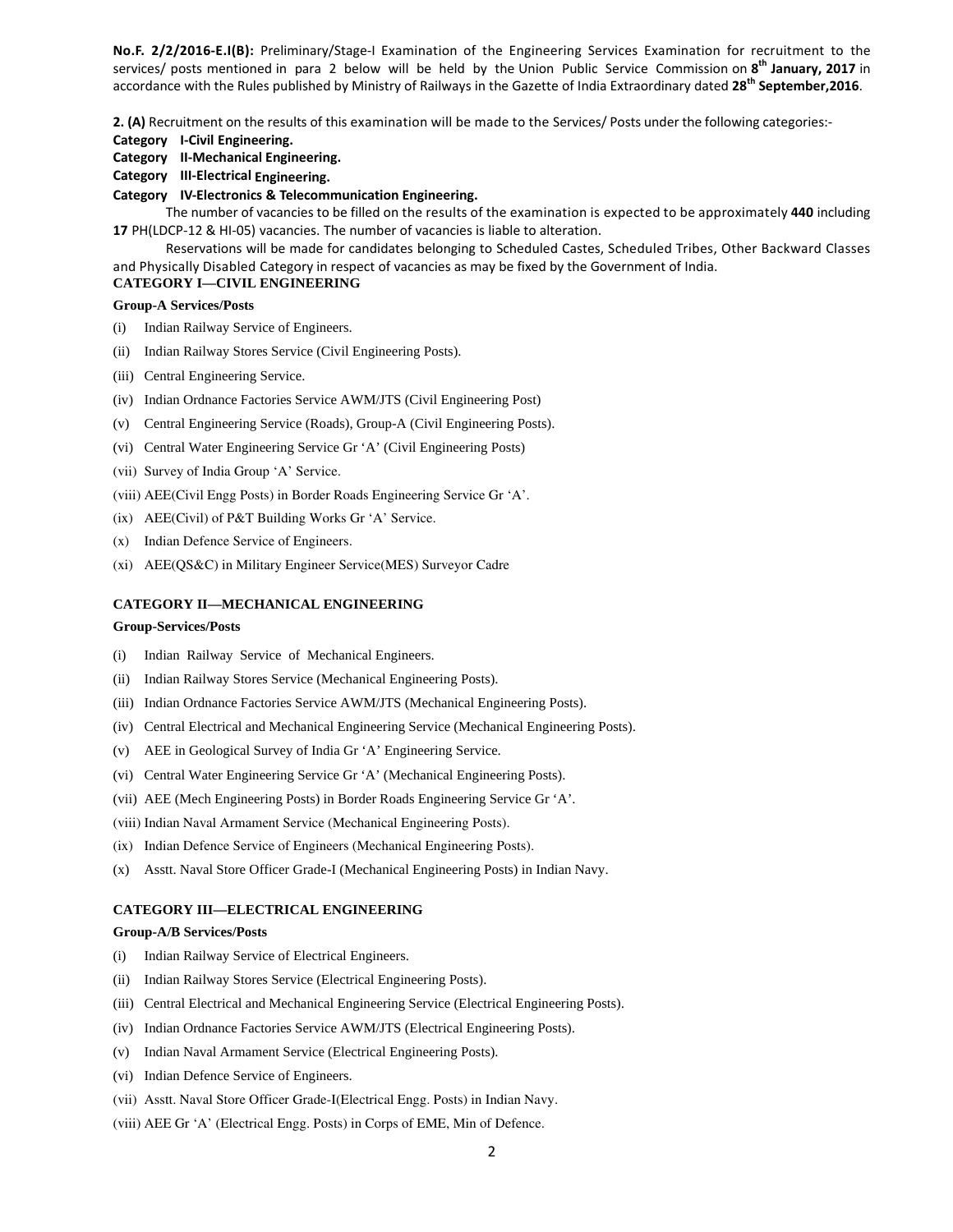## **CATEGORY IV—ELECTRONICS AND TELECOMMUNICATION ENGINEERING**

#### **Group-Services/Posts**

- (i) Indian Railway Service of Signal Engineers.
- (ii) Indian Railway Stores Service (Telecommunication/Electronics Engineering Posts).
- (iii) Indian Inspection Service (Asst. Dir. Grade-I).
- (iv) Indian Radio Regulatory Service Gr 'A'
- (v) Indian Ordnance Factories Service AWM/JTS (Electronics and Telecom Engineering Posts).
- (vi) Indian Naval Armament Service (Electronics and Telecom Engineering Posts).

(vii) Asstt. Naval Store Officer Grade-I(Electronics and Telecom Engg. Posts) in Indian Navy.

**Note:-** Recruitment to the Services/Posts mentioned above will be made on the basis of the scheme(s) of examination prescribed in Appendix‐I to the Notice. Candidates who are declared qualified on the result of Preliminary/Stage‐I Examination will be required to indicate their preference for Services/Posts at the appropriate time in the Detailed Application Form.

**N.B. (i)** —DEPARTMENTAL CANDIDATES ARE THE CANDIDATES ADMITTED TO THE EXAMINATION UNDER AGE RELAXATION VIDE RULE 5(B). SUCH CANDIDATES MAY GIVE THEIR PREFERENCES FOR THE SERVICES/POSTS IN OTHER MINISTRIES/DEPARTMENTS ALSO.

**N.B. (ii)—**Candidates admitted to the examination under the proviso to para 3(III) will be considered only for the posts mentioned in the said proviso and their preference for other Services and Posts, if any, will be ignored.

**N.B. (iii)—**The candidates will be allotted to various Services/Posts strictly in accordance with their merit position, preferences exercised by them and number of vacancies, subject to their medical fitness.

**2(A)** A candidate may apply for admission to the examination in respect of anyone of the categories of the Services/Posts mentioned in para 2 above viz. Civil Engineering or Mechanical Engineering or Electrical Engineering or Electronics & Telecommunication Engineering.

| AGARTALA        | <b>CHENNAI</b>   | <b>ITANAGAR</b> | MUMBAI            | <b>SHIMLA</b>         |
|-----------------|------------------|-----------------|-------------------|-----------------------|
| AHMEDABAD       | <b>CUTTACK</b>   | <b>JAIPUR</b>   | <b>NAGPUR</b>     | SRINAGAR              |
| <b>AIZAWL</b>   | <b>DEHRADUN</b>  | <b>JAMMU</b>    | PANAJI (GOA)      | THIRUVANANTHAPURAM    |
| ALIGARH         | DELHI            | <b>JORHAT</b>   | <b>PATNA</b>      | <b>TIRUPATI</b>       |
| ALLAHABAD       | <b>DHARWAD</b>   | KOCHI (COCHIN)  | <b>PORT BLAIR</b> | <b>UDAIPUR</b>        |
| BANGALORE       | DISPUR(GUWAHATI) | <b>KOHIMA</b>   | <b>RAIPUR</b>     | <b>VISHAKHAPATNAM</b> |
| <b>BAREILLY</b> | GANGTOK          | <b>KOLKATA</b>  | RANCHI            |                       |
| <b>BHOPAL</b>   | HYDERABAD        | <b>LUCKNOW</b>  | SAMBALPUR         |                       |
| CHANDIGARH      | <b>IMPHAL</b>    | MADURAI,        | SHILLONG          |                       |

## **2(B) (i) Centres of Engineering Services (Preliminary) Examination:**

#### **(B)(ii) Centres for Engineering Services (Main) Examination:‐**

| AHMEDABAD     | CHANDIGARH     | DISPUR(GUWAHATI) | LUCKNOW | SHILLONG              |
|---------------|----------------|------------------|---------|-----------------------|
| AIZAWL        | CHENNAI        | HYDERABAD        | MUMBAI  | SHIMLA                |
| ALLAHARAD     | <b>CUTTACK</b> | <b>JAIPUR</b>    | PATNA   | THIRUVANANTHAPURAM    |
| BANGALORE     | DEHRADUN       | JAMMU            | RAIPUR  | <b>VISHAKHAPATNAM</b> |
| <b>BHOPAL</b> | DELHI          | KOLKATA          | RANCHI  |                       |

THE CENTRES AND THE DATE OF HOLDING THE EXAMINATION AS MENTIONED ABOVE ARE LIABLE TO BE CHANGED AT THE DISCRETION OF THE COMMISSION.

Applicants should note that there will be a ceiling on the number of candidates allotted to each of the centres except Chennai, Delhi, Dispur, Kolkata and Nagpur. Allotment of Centres will be on the first-apply-first-allot basis and once the capacity of a particular centre is attained, the same will be frozen. Applicants, who cannot get a centre of their choice due to ceiling, will be required to choose a centre from the remaining ones. Applicants are, thus, advised that they may apply early so that they could get a Centre of their choice.

NB : Notwithstanding the aforesaid provision, Commission reserve the right to change the Centres at their discretion if the situation demands.

CANDIDATES ADMITTED TO THE EXAMINATION WILL BE INFORMED OF THE TIME TABLE AND PLACE OR PLACES OF EXAMINATION.

The candidates should note that no request for change of centre will be entertained.

## **3. ELIGIBILITY CONDITIONS**

(I) Nationality: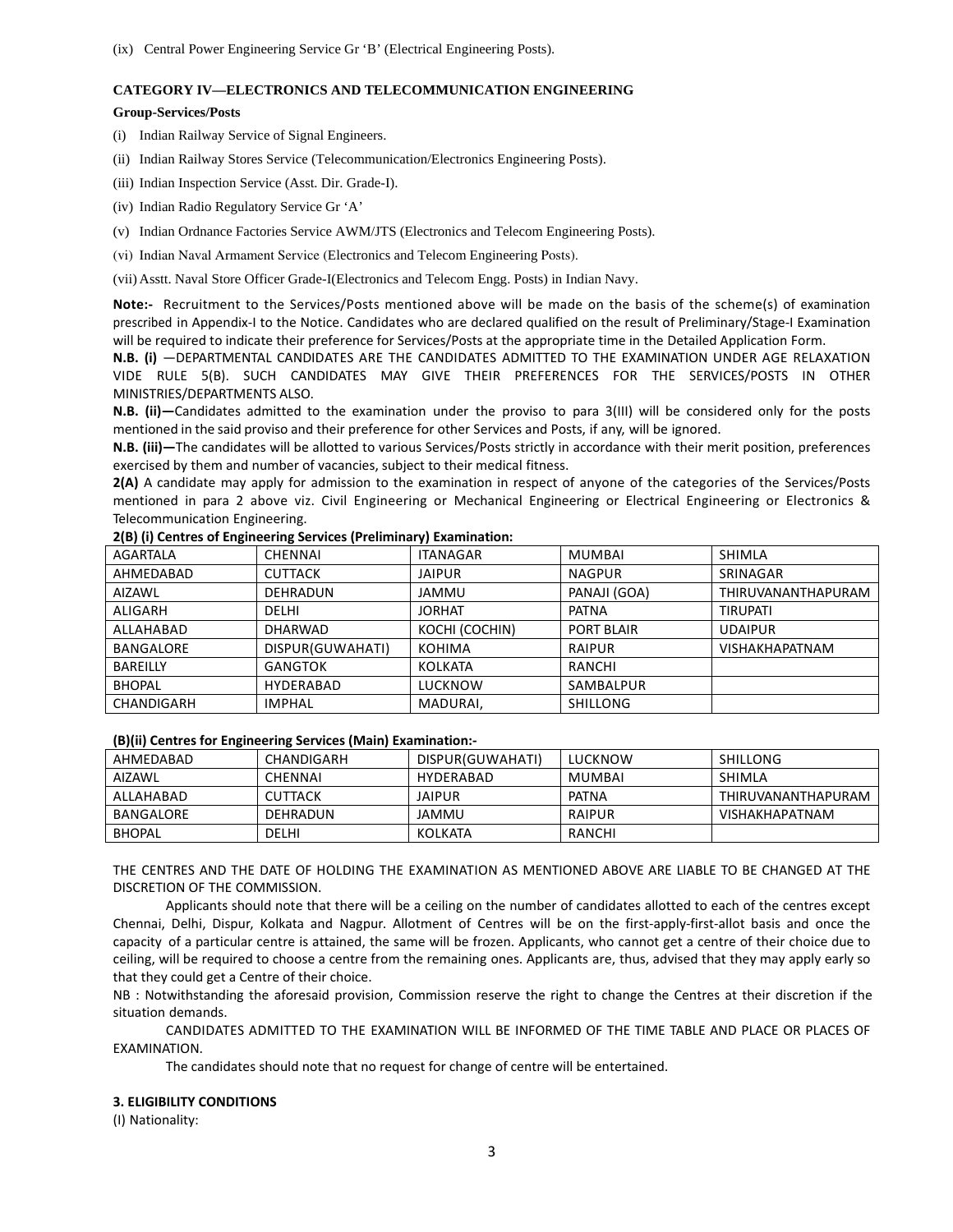A candidate must be either:

(a) a citizen of India, or

(b) a subject of Nepal, or

(c) a subject of Bhutan, or

(d) a Tibetan refugee who came over to India before the  $1<sup>st</sup>$  January, 1962 with the intention of permanently settling in India, or (e) a person of Indian origin who has migrated from Pakistan, Burma, Sri Lanka or East African countries of Kenya, Uganda, the United Republic of Tanzania, Zambia, Malawi, Zaire and Ethiopia or from Vietnam with the intention of permanently setting in India.

Provided that a candidate belonging to categories (b), (c), (d) and (e) above shall be a person in whose favour a certificate of eligibility has been issued by the Government of India.

A candidate in whose case a certificate of eligibility is necessary, may be admitted to the examination but the offer of appointment may be given only after the necessary eligibility certificate has been issued to him/her by the Government of India.

## **(II) Age Limits:**

(a)A candidate for this examination must have attained the age of 21 years and must not have attained the age of 30 years on the 1st January, 2017 i.e., he/she must have been born not earlier than 2nd January, 1987 and not later than 1st January, 1996. (b) The upper age‐limit of 30 years will be relaxable upto 35 years in the case of Government servants of the following categories, if they are employed in a Department/ Office under the control of any of the authorities mentioned in column 1 below and apply for admission to the examination for all or any of the Service(s)/Post(s) mentioned in column 2, for which they are otherwise eligible.

(i) A candidate who holds substantively a permanent post in the particular Department/Office concerned. This relaxation will not be admissible to a probationer appointed against a permanent post in the Department/Office during the period of his probation. However, this relaxation will be admissible to a probationer so appointed provided he/she already retains a lien on a permanent post in a Department/Office under the control of any of the authorities mentioned in column 1 below.

(ii) A candidate who has been continuously in a temporary service on a regular basis in the particular Department/Office for at least 3 years on the  $1<sup>st</sup>$  January, 2017.

| Column 1                                 | Column <sub>2</sub>                                                                                                 |
|------------------------------------------|---------------------------------------------------------------------------------------------------------------------|
| Ministry of Railways (Railway Board)     | I.R.S.E.                                                                                                            |
|                                          | I.R.S.M.E.                                                                                                          |
|                                          | I.R.S.E.E.                                                                                                          |
|                                          | I.R.S.S.E.                                                                                                          |
|                                          | I.R.S.S.                                                                                                            |
| Central Public Works Department          | C.E.S. Group 'A', CE&MES Gr 'A'                                                                                     |
| Directorate General Ordnance Factories   | I.O.F.S. Group 'A'                                                                                                  |
| <b>Central Electricity Authority</b>     | C.P.E. Service Gr 'B'                                                                                               |
| Ministry of Road Transport and Highways  | Central Engineering Service Gr. 'A' (Roads)                                                                         |
| Ministry of Telecommunication and        | AEE of P&T Building Works Gr 'A' Service,                                                                           |
| Information Technology, Deptt. of        | Engineer in Indian Radio Regulatory Service Gr 'A'                                                                  |
| Telecommunication & Deptt. of Posts      |                                                                                                                     |
| Directorate General of Supplies and      | I.I.S. Gr 'A',                                                                                                      |
| Disposals                                |                                                                                                                     |
| <b>Central Water Commission</b>          | Central Water Engineering Service Gr 'A'                                                                            |
| Geological Survey of India               | Assistant Executive Engineer Gr 'A'                                                                                 |
| Min of Science and Technology, Deptt. of | Survey of India Gr 'A' Service                                                                                      |
| Science and Technology                   |                                                                                                                     |
| Border Roads Organisation                | BRES Gr. 'A'                                                                                                        |
| <b>Indian Navy</b>                       | Indian Naval Armament Service, Asstt. Naval Store Officer Grade-I                                                   |
| <b>Military Engineer Services</b>        | Indian Defence Service of Engineers (IDSE) Group 'A'<br>AEE(QS&C( in Military Engineer Service (MES) Surveyor Cadre |
| Corps of Electronics and Mechanical      | AEE Gr 'A' (Elect. Engg. Posts) in Corps of EME, Min of Defence.                                                    |
| Engineering, Min of Defence.             |                                                                                                                     |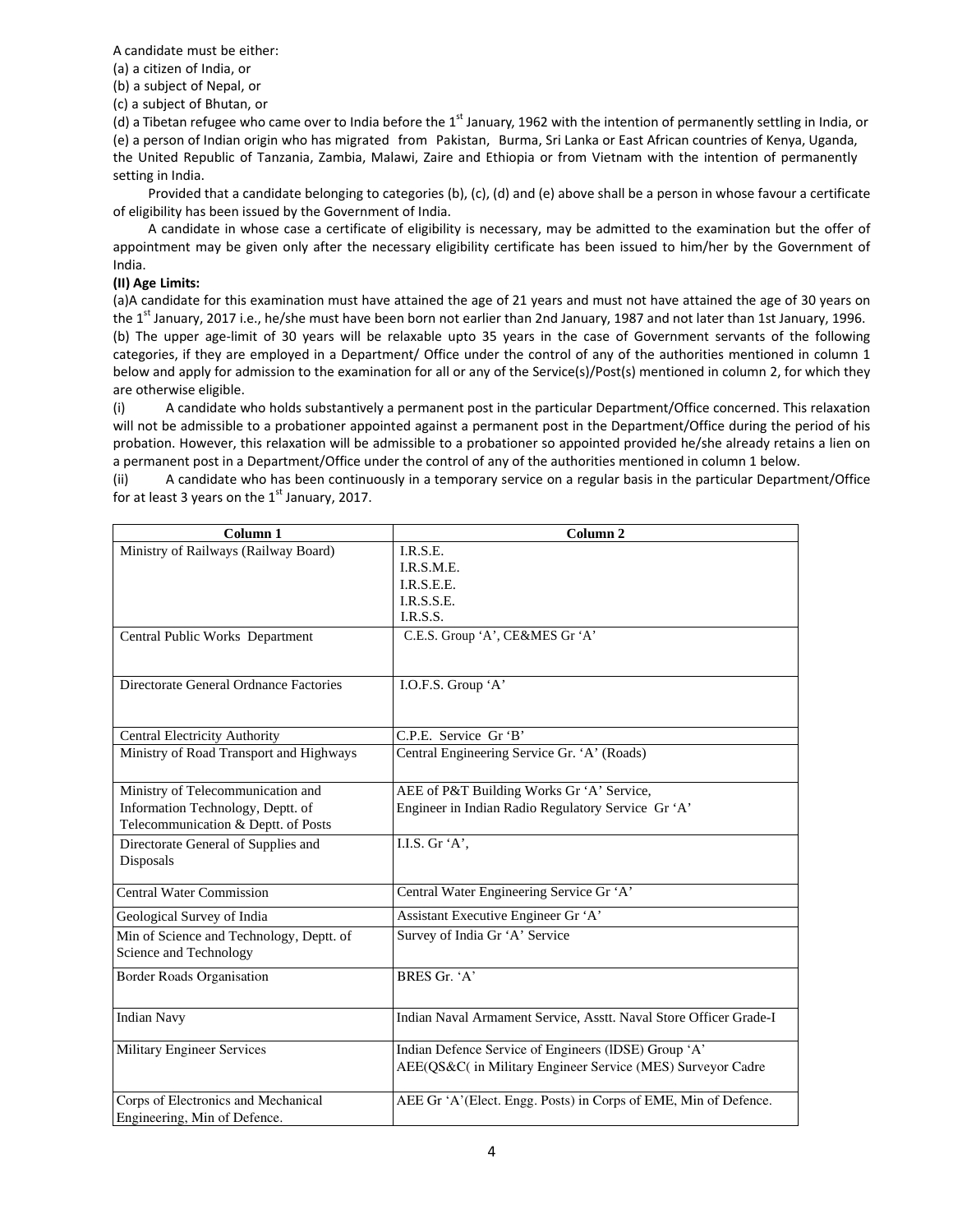**Note.**— The period of apprenticeship if followed by appointment against a working post on the Railways may be treated as Railway Service for the purpose of age concession.

(c) The upper age‐limit prescribed above will be further relaxable :

(i) Up to maximum of five years if a candidate belongs to a Scheduled Caste or a Scheduled Tribe.

(ii) Up to maximum of three years in the case of candidates belonging to Other Backward Classes who are eligible to avail of reservation applicable to such candidates. The closing date fixed for the receipt of the application will be treated as the date for determining the OBC status (including that of creamy layer) of the candidates.

(iii) Up to maximum of five years if a candidate had ordinarily been domiciled in the State of Jammu and Kashmir during the period from the 1st January, 1980 to the 31st day of December, 1989.

(iv) Up to maximum of three years, in the case of Defence Services personnel, disabled in operations during hostilities with any foreign country or in a disturbed area, and released as a consequence thereof.

(v) Up to maximum of five years in the case of Ex‐servicemen including Commissioned Officers and ECOs/SSCOs, who have rendered at least five years Military Service as on  $1^{st}$  January, 2017 and have been released (i) on completion of assignment (including those whose assignment is due) to be completed within one year from 1<sup>st</sup> January, 2017 otherwise than by way of dismissal or discharge on account of misconduct or inefficiency, or (ii) on account of physical disability attributable to Military Service, or (iii) on invalidment.

(vi) Up to maximum of five years in the case of ECOs/ SSCOs who have completed an initial period of assignment of five years of Military Service as on 1<sup>st</sup> January, 2017 and whose assignment has been extended beyond five years and in whose case the Ministry of Defence issues a certificate that they can apply for civil employment and they will be released on three months' notice on selection from the date of receipt of offer of appointment.

(vii) Up to a maximum of 10 years in the case of deaf‐mute and Orthopedically handicapped persons.

**Note I :** Candidates belonging to the Scheduled Castes and the Scheduled Tribes and Other Backward Classes who are also covered under any other clauses of Para 3(II)(c) above, viz., those coming under the category of Ex-servicemen, persons domiciled in the State of J&K, deaf-mute and orthopedically handicapped etc. will be eligible for grant of cumulative relaxation under both the categories.

**Note II** : The term ex-servicemen will apply to the persons who are defined as Ex-servicemen in the Ex-servicemen (Reemployment in Civil Services and Posts) Rules, 1979, as amended from time to time.

**Note III** : The age concession under Para 3(ii)(c)(v) and (vi) will not be admissible to Ex-Servicemen and Commissioned Officers including ECOs/SSCOs, who are released on own request.

**Note IV :** Notwithstanding the provision of age relaxation under Para 3(ii)(c)(vii) above, a physically handicapped candidate will be considered to be eligible for appointment only if he/she (after such physical examination as the Government or appointing authority, as the case may be, may prescribe) is found to satisfy the requirements of physical and medical standards for the concerned Service/ Posts to be allocated to the physically handicapped candidate by the Government.

**Note V :** A candidate will be eligible to get the benefit of community reservation only in case the particular caste to which the candidates belong is included in the list of reserved communities issued by the Central Government. If a candidate indicates in his/her application form for Engineering Services Examination that he/she belongs to General category but subsequently writes to the Commission to change his/her category to a reserved one, such request shall not be entertained by the Commission.

**Candidates seeking reservation/relaxation benefits available for SC/ST/OBC/PH/Ex-Servicemen must ensure that they are entitled to such reservation/relaxation as per eligibility prescribed in the Rules/Notice. They should be in possession of all**  the requisite certificates in the prescribed format in support of their claim as stipulated in the Rules/Notice *or any other primafacie proof in support of his/her claim in case of having a genuine difficulty of obtaining a certificate issued by the competent authority in support of his/her claim of reservation benefit***. (Prescribed Format of Disability Certificate should be submitted by Physically Handicapped candidates as per Form IV of Department of Personnel & Training's Office Memorandum No. 36035/1/2012-Estt.(Res.) dated 29.11.2013 as at Annexure-III).** 

While the above principle will be followed in general, there may be a few cases where there was a little gap (say 2-3 months) between the issuance of a Government Notifications enlisting a particular community in the list of any of the reserved communities and the date of submission of the application by the candidate. In such cases the request of change of community from General to Reserved may be considered by the Commission on merit.

**N.B.—**The candidature of a person who is admitted to the examination under the age concession mentioned in Para 3(II)(b) above shall be cancelled if, after submitting his/her application he/she resigns from service or his/her services are terminated by his/her department/office either before or after taking the examination. He/she will, however, continue to be eligible if he/she is retrenched from the service or post after submitting his/her application. A candidate who after submitting his/her application to the department is transferred to other department/office will be eligible to compete under departmental age concession.

SAVE AS PROVIDED ABOVE THE AGE LIMITS PRESCRIBED CAN IN NO CASE BE RELAXED.

The date of birth accepted by the Commission is that entered in the Matriculation or Secondary School Leaving Certificate or in a certificate recognised by an Indian University as equivalent to Matriculation or in an extract from a Register of matriculates maintained by a University, and that extract must be certified by the proper authority of the University or in the Higher Secondary or an equivalent examination certificate. These certificates are required to be submitted along with the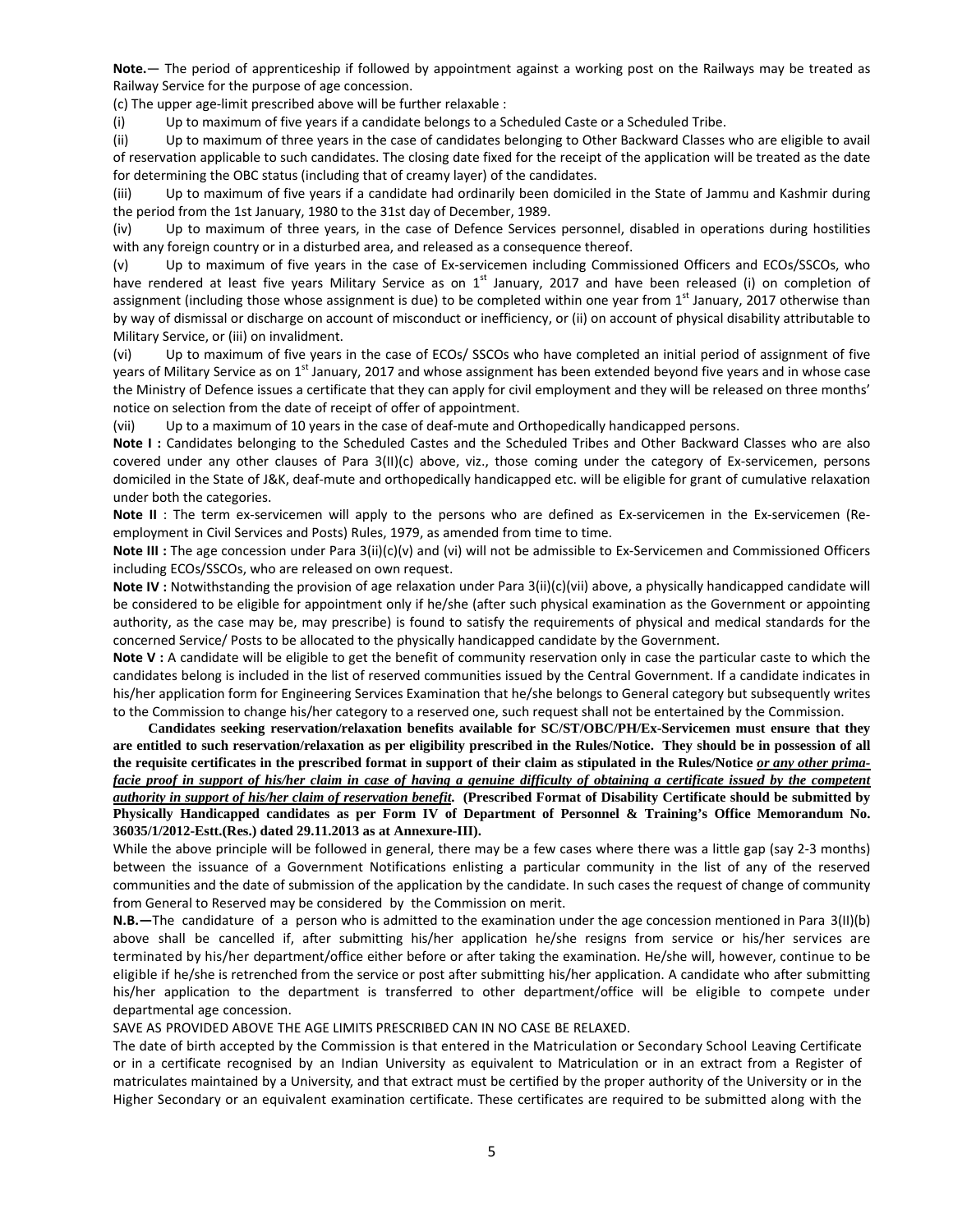Detailed Application Forms which will be required to be sub‐ mitted by the candidates who qualify on the result of the written part of the examination.

No other document relating to age like horoscopes, affidavits, birth extracts from Municipal Corporation, service records and the like will be accepted. The expression Matriculation/Secondary Examination Certificate in this part of the instruction includes the alternative certificates mentioned above.

**NOTE 1 :** CANDIDATES SHOULD NOTE THAT ONLY THE DATE OF BIRTH AS RECORDED IN THE MATRICULATION/SECONDARY EXAMINATION CERTIFICATE OR AN EQUIVALENT CERTIFICATE ON THE DATE OF SUBMISSION OF APPLICATION WILL BE ACCEPTED BY THE COMMISSION AND NO SUBSEQUENT REQUEST FOR ITS CHANGE WILL BE CONSIDERED OR GRANTED.

**NOTE 2 :** CANDIDATE SHOULD ALSO NOTE THAT ONCE A DATE OF BIRTH HAS BEEN CLAIMED BY THEM AND ENTERED IN THE RECORDS OF THE COMMISSION FOR THE PURPOSE OF ADMISSION TO AN EXAMINATION, NO CHANGE WILL BE ALLOWED SUBSEQUENTLY (OR AT ANY OTHER EXAMINATION OF THE COMMISSION) ON ANY GROUND WHATSOEVER.

**NOTE 3:‐** CANDIDATES SHOULD EXERCISE DUE CARE WHILE ENTERING THEIR DATE OF BIRTH IN THE RESPECTIVE COLUMN OF THE APPLICATION FORM. IF ON VERIFI‐ CATION AT ANY SUBSEQUENT STAGE, ANY VARIATION IS FOUND IN THEIR DATE OF BIRTH FROM THE ONE ENTERED IN THEIR MATRICU‐ LATION OR EQUIVALENT EXAMINA‐ TION CERTIFICATE, DISCIPLINARY ACTION WILL BE TAKEN AGAINST THEM BY THE COMMISSION UNDER THE RULES.

## **(III) Minimum Educational Qualification:**

For admission to the examination, a candidate must have –

(a) obtained a degree in Engineering from a University incorporated by an Act of the Central or State Legislature in India or other Educational Institutions established by an Act of Parliament or declared to be deemed as Universities under Section 3 of the University Grants Commission Act, 1956; or

(b) passed Sections A and B of the Institution Examinations of the Institution of Engineers (India); or

(c) obtained a degree/diploma in Engineering from such foreign University/College/Institution and under such conditions as may be recognised by the Government for the purpose from time to time, or

(d) passed Graduate Membership Examination of the Institution of Electronics and Telecommunication Engineers (India); or

(e) passed Associate Membership Examination Parts II and III/Sections A and B of the Aeronautical Society of India; or

(f) passed Graduate Membership Examination of the Institution of Electronics and Radio Engineers, London held after November, 1959

Provided that a candidate for the post of Indian Naval Armament Service (Electronics Engineering Posts) and Indian Radio Regulatory Service Gr 'A' may possess any of the above qualifications or the qualification mentioned below namely:‐

M.Sc. degree or its equivalent with Wireless Communication, Electronics, Radio Physics or Radio Engineering as a special subject.

**NOTE‐1** A candidate who has appeared at an examination the passing of which would render him/her educationally qualified for this examination, but has not been informed of the result, may apply for admission to the examination. A candidate who intends to appear at such a qualifying examination may also apply. Such candidates will be admitted to the examination, if otherwise eligible, but their admission would be deemed to be provisional and subject to cancellation, if they do not produce proof of having passed the requisite qualifying examination along with the Detailed Application Form which will be required to be submitted by the candidates who qualify on the result of written part of the examination.

**NOTE‐2** In exceptional cases, the Commission may treat a candidate, who has not any of the qualifications prescribed in this rule, as educationally qualified provided that he/she has passed examinations conducted by other institutions the standard of which in the opinion of the Commission justifies his/her admission to the examination.

**NOTE‐3** A candidate who is otherwise qualified but who has taken a degree from a foreign University which is not recognised by Government, may also apply to the Commission and may be admitted to the examination at the discretion of the Commission.

## **(IV) Medical Examination**

**Candidates finally recommended** by the Commission on the basis of Engineering Services Examination, 2017 shall be required to undergo medical examination.

(a) Every candidate, on being finally recommended by Commission will be required to undergo medical examination as and when so decided by the Ministry of Railways (Railway Board) irrespective of the fact that he/she has appeared for such medical examination in the past and found fit/unfit on the basis of earlier examination.

(b) The medical examination will be conducted at various Railway Hospitals under Ministry of Railways (Railway Board). Other additional instructions for candidates are listed at Annexure‐II. The findings of the Railways Medical Board will be taken as final and binding for all allotment purposes.

## **(V) Physical standards**

Candidates must be physically fit according to physical standards for admission to **Engineering Services Examination, 2017** as per guidelines given in Appendix‐II of the Rules for the **Engineering Services Examination, 2017** published in the Gazette of India Extraordinary dated **28.09.2016.**

## **4. FEE:**

Candidates (excepting Female/SC/ST/ PH who are exempted from payment of fee) are required to pay a fee of Rs.200/‐ (Rupees Two hundred only) either by depositing the money in any Branch of SBI by cash or by using net banking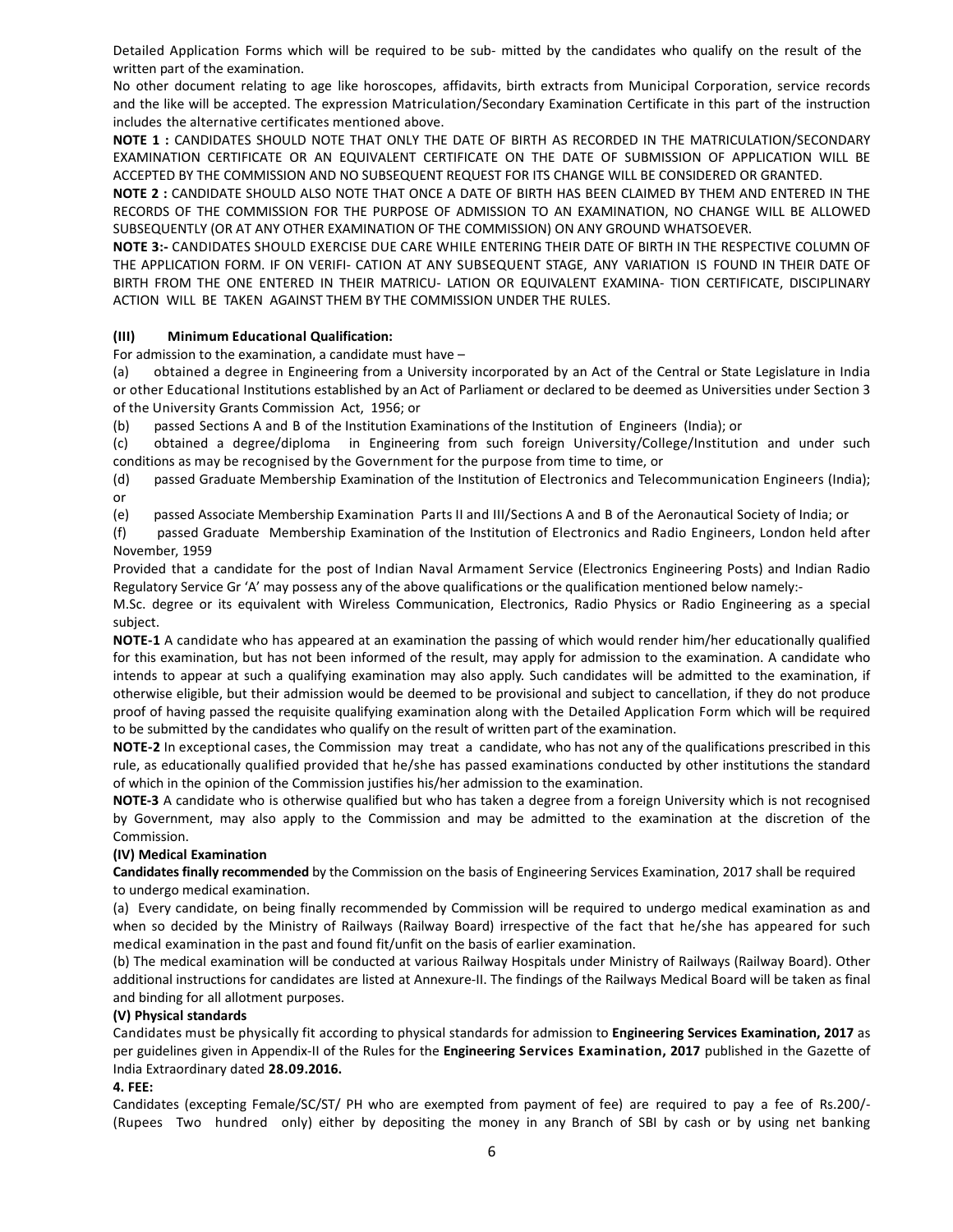facility of State Bank of India/State Bank of Bikaner & Jaipur/State Bank of Hyderabad/State Bank of Mysore/State Bank of Patiala/State Bank of Travancore or by using Visa/Master Credit/Debit card.

**Note : 1** Applicants who opt for **"Pay by cash"** mode should print the system generated Pay‐in slip during Part‐II registration and deposit the fee at the counter of SBI Branch on the next working day only. **"Pay by cash" mode option will** be deactivated at 23.59 hours of 25.10.2016 i.e. one day before the closing date; however, applicants who have generated their Pay‐in‐slip before it is de‐activated may pay at the counter of SBI Branch during banking hours on the closing date. Such applicants who are unable to pay by cash on the closing date i.e. during banking hours to SBI Branch, for reason whatsoever, even if holding a valid Pay-in-slip, will have no other offline option but to opt for online Debit/Credit Card or Internet Banking Payment mode **on the closing date i.e. till 18.00 hours of 26.10.2016.**

**Note : 2** Candidates should note that payment of examination fee can be made only through the modes prescribed above. Payment of fee through any other mode is neither valid nor acceptable. Applications submitted without the prescribed fee/mode (unless remission of fee is claimed) shall be summarily rejected.

**Note : 3** Fee once paid shall not be refunded under any circumstances nor can the fee be held in reserve for any other examination or selection.

**Note : 4** For the applicants in whose case payments details have not been received from the bank, they will be treated as fictitious payment cases and their applications will be rejected in the first instance. A list of all such applicants shall be made available on the Commission website within two weeks after the last day of submission of online application. The applicants shall be required to submit the proof of their fee payment within 10 days from the date of such communication either by hand or by speed post to the Commission. On receipt of documentary proof, genuine fee payment cases will be considered and their applications will be revived, if they are other‐ wise eligible.

ALL FEMALE CANDIDATES AND CANDIDATES BELONGING TO SCHEDULED CASTES/SCHEDULED TRIBES/PHYSICALLY HANDI‐ CAPPED CATEGORIES ARE EXEMPTED FROM PAYMENT OF FEE. NO FEE EXEMPTION IS, HOWEVER, AVAILABLE TO OBC CANDIDATES AND THEY ARE REQUIRED TO PAY THE PRESCRIBED FEE IN FULL.

Physically handicapped persons are exempted from the payment of fee provided they are otherwise eligible for appointment to the Services/Posts to be filled on the results of this examination on the basis of the standards of medical fitness for these Services/Posts (including any concessions specifically extended to the physically handicapped). A physically handicapped candidate claiming age relaxation/fee concession will be required by the Commission to submit along with their Detailed Application Form, a certified copy of the certificate from a Government hospital/Medical Board in support of his claim for being physically handicapped.

**NOTE:** Notwithstanding the aforesaid provision for age relaxation/fee exemption, a physically handicapped candidate will be considered to be eligible for appointment only if he/she (after such physical examination as the Government or the appointing authority, as the case may be, may prescribe) is found to satisfy the requirements of physical and medical standards for the concerned Services/Posts to be allocated to Physically Handicapped candidates by the Government.

**NOTE** : Applications without the pre- scribed fee (unless remission of fee is claimed) shall be summarily rejected.

#### **5. HOW TO APPLY:**

(a) Candidates are required to apply Online using the link www.upsc online.nic.in. Detailed instructions for filling up online applications are available on the above mentioned website.

(b) The applicants are advised to submit only single application; however, if due to any unavoidable situation, if he/she submits another/multiple applications, then he/ she must ensure that application with the higher RID is complete in all respects like applicants' details, examination centre, photograph, signature, fee etc. The applicants who are submitting multiple applications should note that only the applications with higher RID (Registration ID) shall be entertained by the Commission and fee paid against one RID shall not be adjusted against any other RID.

(c) All candidates, whether already in Government Service, or in Government owned industrial undertakings or other similar organisations or in private employment, should apply online direct to the Commission.

Persons, already in Government service whether in a permanent or temporary capacity or as work‐charged employees other than causal or daily rated employees or those serving under public enterprises are, however, required to inform their Head of Office/Department that they have applied for the Examination. Candidates should note that in case communication is received from their employer by the Commission withholding permission to the candidates applying for/appearing at the Examination, their application will be liable to be rejected/ candidature will be liable to be cancelled.

**NOTE 1 : WHILE FILLING IN HIS/HER APPLICATION FORM, THE CANDIDATE SHOULD CAREFULLY DECIDE ABOUT HIS/HER CHOICE FOR THE CENTRE AND ENGINEERING DISCIPLINE FOR THE EXAMINATION.**

**IF ANY CANDIDATE APPEARS AT A CENTRE/ENGINEERING DISCIPLINE OTHER THAN THE ONE INDICATED BY THE** COMMISSION IN HIS/HER E- ADMISSION CERTIFICATE PAPERS OF SUCH A CANDIDATE WILL NOT BE VALUED AND HIS/HER **CANDIDATURE WILL BE LIABLE TO CANCELLATION.**

**NOTE 2: SUITABLE PROVISIONS FOR INFORMATION REGARDING USE OF SCRIBES BY THE BLIND CANDIDATES AND CANDIDATES WITH LOCOMOTOR DISABILITY AND CEREBRAL PALSY WHERE DOMINANT (WRITING) EXTREMITY IS AFFECTED TO THE EXTENT OF SLOWING THE PERFORMANCE OF FUNCTION (MINIMUM OF 40% IMPAIRMENT) HAVE BEEN MADE IN THE ONLINE APPLICATION.**

**NOTE 3: INCOMPLETE OR DEFECTIVE APPLICATIONS SHALL BE SUMMARILY REJECTED. NO REPRESENTATION OR CORRESPONDENCE REGARDING SUCH REJECTION SHALL BE ENTERTAINED UNDER ANY CIRCUMSTANCES.**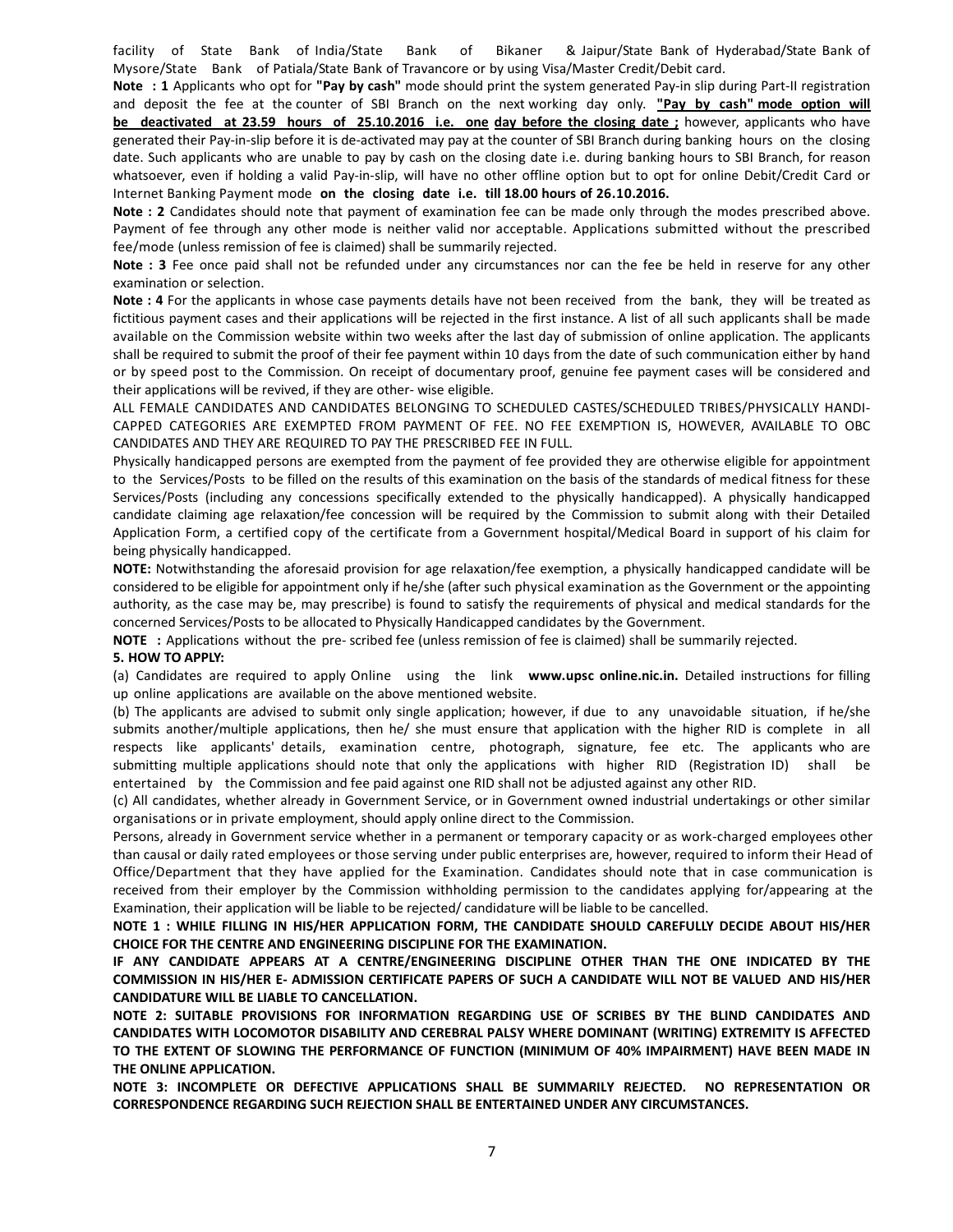## **CANDIDATES ARE NOT REQUIRED TO SUBMIT HARD COPY/PRINT OUT OF THEIR APPLICATION TO THE COMMISSION AT THIS STAGE.**

6. The candidates applying for the Examination should ensure that they fulfil all the eligibility conditions for admission to the Examination. Their admission at all the stages of examination for which they are admitted by the Commission viz. Written Examination and Personality Test will be purely provisional, subject to their satisfying the prescribed eligibility conditions. If on verification at any time before or after the written examination or Personality Test, it is found that they do not fulfil any of the eligibility conditions, their candidature of the Examination will be cancelled by the Commission. Candidates are requested to keep ready the attested copies of the following documents for submission to the Commission soon after the declaration of the results of the written Examination.

- (a). Certificate of Age.
- (b) Certificate of Educational Qualification.
- (c). Certificate in support of claim to belong to Scheduled Castes, Scheduled Tribes and Other Backward Classes, wherever applicable.
- (d) Certificate in support of claim for age/ fee concession, wherever applicable.

7. Immediately after the declaration of the written results successful candidates will be intimated by the Commission electronically and they shall be asked to submit Detailed Application Form (DAF) online. The successful candidates have to send the printout of this DAF with each page duly signed along with the attested copies of the above mentioned certificates to the Commission at that time. Orginals will have to be produced at the time of Personality Test. The Personality Test letter to the candidates may also be issued electronically.

8. If any of their claims is found to be incorrect, they may render themselves liable to disciplinary action by the Commission in terms of Rule 11 of the Rules for **Engineering Services Examination, 2017 notified in the Gazette of India Extraordinary dated 28th September 2016 and also reproduce below:**

A Candidate who is or has been declared by the Commission to be guilty of :—

- (i) obtaining support for his candidatures by any means; or
- (ii) impersonating; or
- (iii) procuring impersonation by any person; or
- (iv) submitting fabricated documents or documents which have been tampered with; or
- (v) making statements which are incorrect or false or suppressing material information; or
- (vi) resorting to any other irregular or improper means in connection with his candidature for the examination; or
- (vii) using unfair means during the examination; or
- (viii) writing irrelevant matter including obscene language or pornographic matter in the script(s); or
- (ix) misbehaving in any other manner in the examination hall; or
- (x) harassing or doing bodily harm to the staff employed by the Commission for the conduct of their examination; or
- (xi) being in possession of or using any cellular/mobile phone/pager/bluetooth or any electronic equipment or device or any, other equipment capable of being used as a communication device during the examination; or

(xii) violating any of the instructions issued to candidates alongwith their admission certificate permitting them to take the examination; or

(xiii) attempting to commit or as the case may be abetting the commission of all or any of the acts specified in the foregoing clauses.

May in addition to rendering himself liable to criminal prosecution be liable—

- (a) to be disqualified by the Commission from the examination for which he is a candidate; and/or
- (b) to be debarred either permanently or for a specified period—
- (i) by the Commission from any examination or selection held by them;
- (ii) by the Central Government, from any employment under them; and
- (c) if he is already in service under the Government, to disciplinary action under the appropriate rules : Provided that no penalty under this rule shall be imposed except after—

(i) giving the candidate an opportunity of making such representation in writing as he may wish to make in that behalf; and

(ii) taking the representation if any submitted by the candidate, within the period allowed to him, into consideration.

## **9. LAST DATE FOR SUBMISSION OF APPLICATIONS:**

The Online Applications can be filled upto **26th October 2016 till 18:00 Hours** after which the link will be disabled.

## **10. CORRESPONDENCE WITH COMMISSION:**

The Commission will not enter into any correspondence with the candidates about their candidature except in the following cases :

(i) The eligible candidates shall be issued an e-Admission Certificate three weeks before the commencement of examination. The e-Admission Certificate will be made available in the UPSC website [www.upsc.gov.in] for downloading by candidates. No Admission Certificate will be sent by post. For downloading the e- Admission Certificate/ e-Admit Card the Candidate must have his/her vital parameters like RID & Date of Birth or Roll No. (if received & date of birth or father's name) available with him/her.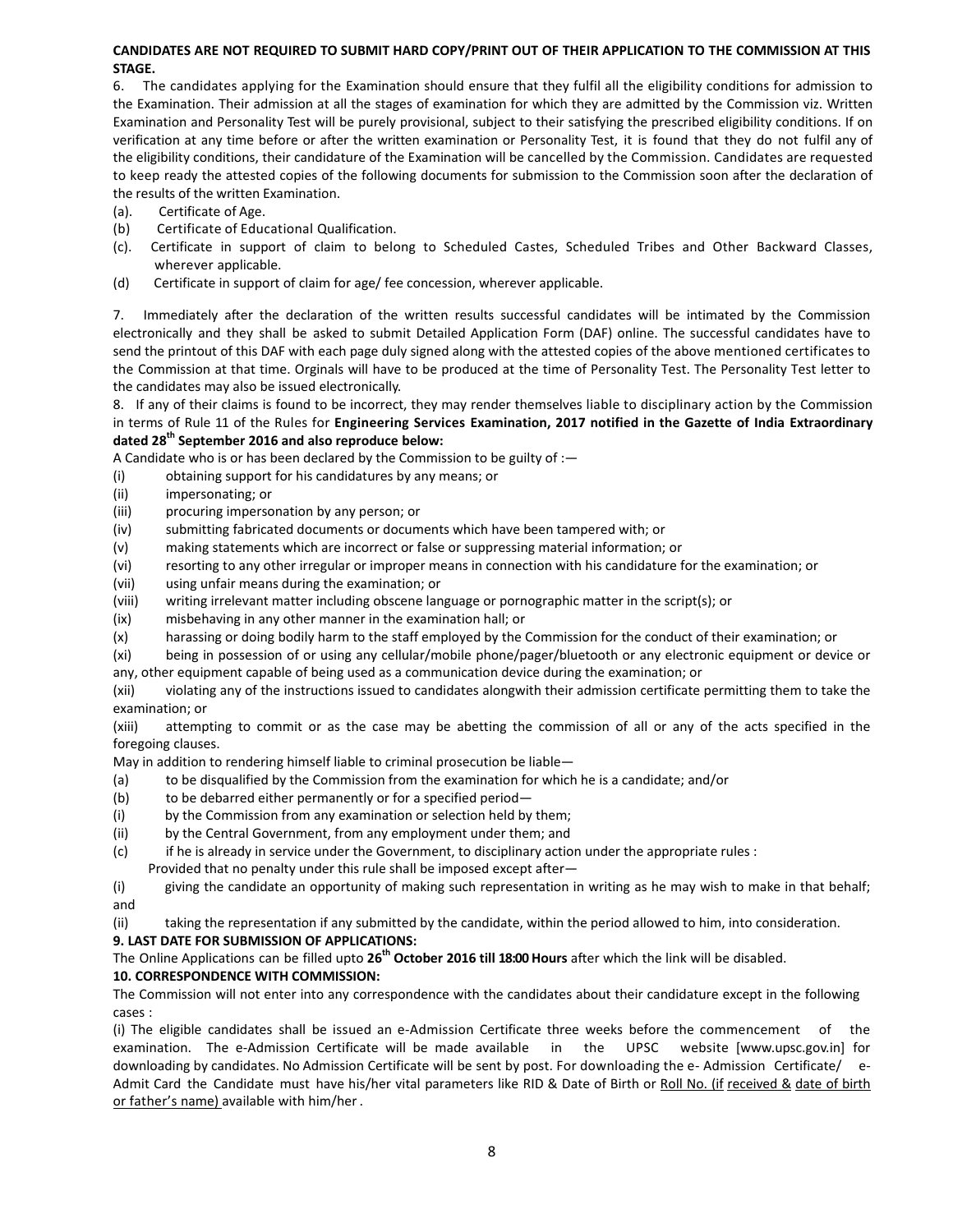(ii) If a candidate does not receive his/her e‐admit card or any other communication regarding his/her candidature for the examination two week before the commencement of the examination, he/she should at once contact the Commission. Information in this regard can also be obtained from the Facilitation Counter located in the Commission's Office either in person or over phone Nos. 011‐23381125/011‐23385271/011‐23098543. **In case no communication is received in** the Commission's Office from the candidate regarding non-receipt of his/her e-Admission Certificate at least one week before the examination, he/she himself/herself will be solely responsible for non-receipt of his/her e-**Admission certificate.**

No candidate will ordinarily be allowed to take the examination unless he/she holds e‐Admission Certificate for the examination. On receipt of e‐Admission Certificate, check it carefully and bring discrepancies/error, if any, to the notice of UPSC immediately.

The candidates should note that their admission to the examination will be purely provisional based on the information given by them in the Application Form. This will be subject to verification of all the eligibility conditions by the UPSC.

(iii) The mere fact that an e‐ Admission Certificate of admission to the Examination has been issued to a candidate will not imply that his/her candidature has been finally cleared by the Commission, or that the entries made by the candidate in his/her application for the Examination have been accepted by the Commission as true and correct. Candidates may note that the Commission takes up the verification of eligibility conditions of a candidate, with reference to original documents, only after the candidate has qualified for Personality Test on the result of the written part of the examination. Unless candidature is formally confirmed by the Commission, it continues to be provisional.

The decision of the Commission as to the acceptance of the application of a candidate and his/her eligibility or otherwise for admission to the Examination shall be final. Candidates should note that the name in the Admission Certificate, in some cases may be abbreviated due to technical reasons.

(iv) If a candidate receives an e‐ Admission Certificate in respect of some other candidate on account of handling error, the same should be immediately brought to the notice of Commission with a request to issue the correct Admission Certificate. Candidates may note that they will not be allowed to take the examination on the strength of an e-Admission Certificate issued in respect of another candidate.

## **(v) Candidates must ensure that their e‐mail ids given in their applications are valid and active.**

**IMPORTANT:** ALL COMMUNICATIONS TO THE COMMISSION SHOULD INVARIABLY CONTAIN THE FOLLOWING PARTICULARS:

- 1. NAME AND YEAR OF THE EXAMINATION.
- 2. REGISTRATION ID (RID).
- 3. ROLL NO. (IF RECEIVED).
- 4. NAME OF CANDIDATE IN FULL AND IN BLOCK LETTERS.
- 5. VALID AND ACTIVE E‐MAIL ADDRESS
- 6. COMPLETE POSTAL ADDRESS AS GIVEN IN THE APPLICATION.

**N.B. (i) COMMUNICATIONS NOT CONTAINING THE ABOVE PARTICULARS MAY NOT BE ATTENDED TO.**

**N.B.(II) IF A LETTER/COMMUNICATION IS RECEIVED FROM A CANDIDATE AFTER AN EXAMINATION HAS BEEN HELD AND IT** DOES NOT GIVE HIS/HER FULL NAME AND ROLL NUMBER, IT WILL BE IGNORED AND NO ACTION WILL BE TAKEN THEREON. **11. Details of the categories/sub categories of disabilities (functional classification and Physical Requirements) identified**

**for the various Services/posts:‐**

"For being considered against the vacancies reserved for them, the physically disabled persons should have disability of forty per cent (40%) or more. The functional classification in their case shall be consistent with the requirements of the concerned services/posts as detailed in Annexure-I. However, such candidates shall be required to meet the physical requirements/abilities as detailed in **Annexure‐I** and to submit Disability Certificate in the prescribed format as detailed in **Annexure‐III..**

## **Annexure‐I**

A List of Services/Posts identified suitable for Physically Disabled Category along with the physical requirements and **functional classifications\*.**

| <b>Sl. No.</b> | <b>Name of Services</b>                            | <b>Functional</b>     | <b>Physical Requirements</b>     |
|----------------|----------------------------------------------------|-----------------------|----------------------------------|
|                |                                                    | <b>Classification</b> |                                  |
|                | <b>Category I-Civil Engineering</b>                |                       |                                  |
| 1.             | <b>Indian Railway Service of Engineers</b>         | OA or OL or HI        | S, ST, BN, W, SE, MF, C, R, W&RW |
| 2.             | <b>Indian Railway Stores Service</b>               | OA or OL or HI        | S,ST,BN,W,SE,MF,C,R,W&RW         |
| 3.             | Central Engineering Service                        | OA or OL or HI        | As per MOSJ & E instructions     |
| 4.             | Indian Defence Service of Engineers (Civil Engg.)  | PD or OA              | B,S,ST,W,SE,H&RW                 |
| 5.             | Indian Ordnance Factories Service(Civil Engg. Br.) | OA or PD              | B,S,ST,W,SE&H                    |
| 6              | Central Water Engineering Service Gr 'A'           | OA or OL              | S,ST,BN,W,SE,MF,C,R,W&RW         |
| 7.             | Central Engineering Service (Roads) Gr. A          | OA or OL or PD/HI     | B, S, ST, W, SE, H, RW, D, & W   |
| 8.             | AEE in P & T Build. Works Gr. A                    | OΑ                    | MF,PP,L,KC,BN,S,ST,W,SE,H&RW     |
| 9.             | AEE (Civil) in Border Roads Organization           | <b>OA</b>             | B,S,ST,W,SE,H&RW                 |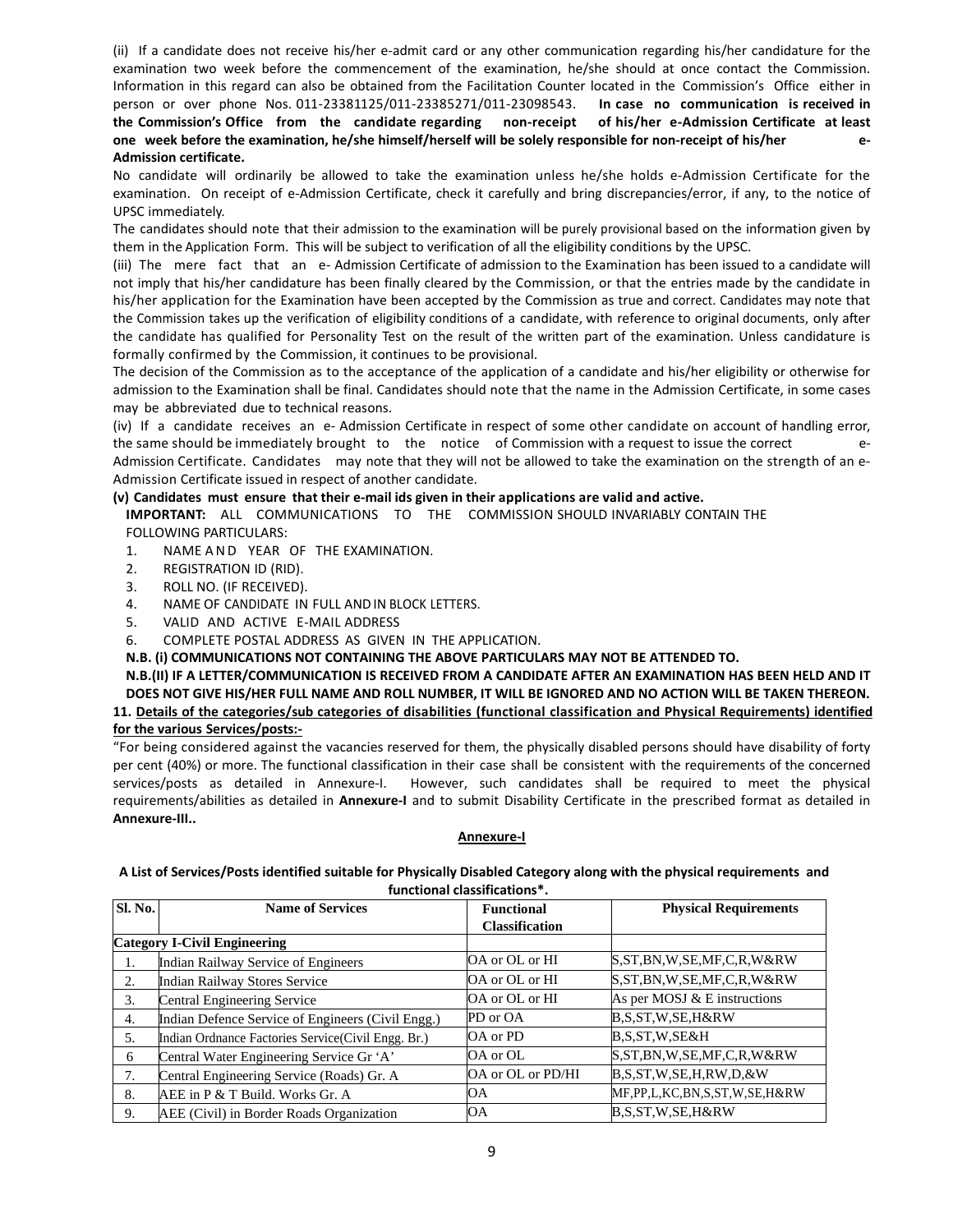| 10. | AEE (QS&C) in Military Engineer Service(MES)                                                                                                    | PD or OA           | B,S,ST,W,SE,H&RW                      |
|-----|-------------------------------------------------------------------------------------------------------------------------------------------------|--------------------|---------------------------------------|
| 11. | <b>Surveyor Cadre</b>                                                                                                                           | PD                 | F, PP,L,KC,B,S,ST,W,SE&RW             |
|     | Survey of India Gr 'A' Service                                                                                                                  |                    |                                       |
|     | <b>Category II-Mechanical Engineering</b>                                                                                                       | OA or OL           |                                       |
| 1.  | Indian Railway Service of Mechanical Engineers                                                                                                  | OA or OL or HI     | S,ST,BN,W,SE,MF,C,R,W&RW              |
| 2.  | <b>Indian Railway Store Service</b>                                                                                                             | OA or OL           | S,ST,BN,W,SE,MF,C,R,W&RW              |
| 3.  | Central Water Engineering Service Gr 'A'                                                                                                        |                    | S,ST,BN,W,SE,MF,C,R,W&RW              |
| 4.  | Central Power Engg. Service Gr. A&B<br>(Mech. Engg. Posts)                                                                                      | <b>OL</b>          | ST,S,SE,MF,BN,KC,H&C                  |
| 5.  | <b>Indian Ordnance Factories Service</b><br>(Mech. Engg. Branch)                                                                                | HI(PD) or OA or OL | B, SE, H&W                            |
| 6.  | <b>Indian Naval Armament Service</b>                                                                                                            | <b>OL</b>          | S, SE, H&RW                           |
| 7.  | Assistant Executive Engr. in the corps of EME                                                                                                   | PD                 | F,PP,L,KC,B,S,ST,W,SE&RW              |
| 8.  | Asstt. Naval Store Officer in Indian Navy                                                                                                       | <b>OL</b>          | S, SE, H&RW                           |
| 9.  | Central Electrical & Mechanical Engineering<br>Service                                                                                          | OL or HI           | As per MOSJ&E instructions            |
| 10. | Geological Survey of India Engineering Service Gr 'A'                                                                                           | <b>PD</b>          | KC                                    |
| 11. | Indian Supply Service Gr 'A' (Mech. Engg.)                                                                                                      | OA or OL           | MF,PP,L,KC,BN,S,ST,W,RW&C             |
| 12. | Indian Defence Service of Engineers<br>(Mech. Engg.)                                                                                            | PD or OA           | B,S,ST,B,W,SE,H&RW                    |
| 13. | Central Engineering Service (Roads) Group 'A'<br>(Mechanical Engg. Post)                                                                        | OA or OL or PD/HI  | B,S,ST,W,SE,H,RW,D,&W                 |
| 14. | Assistant Executive Engineer Group 'A' (Electrical<br>&Mechanical) (Mechanical Engineering Post) in<br>Border Roads Engineering Service Gr. 'A' | <b>OA</b>          | B,S,ST,W,SE,H&RW                      |
|     | <b>Category III-Electrical Engineering</b>                                                                                                      |                    |                                       |
| 1.  | Indian Railway Service of Electrical Engineers                                                                                                  | OA or OL or HI     | S, ST, BN, W, SE, MF, C, R, W         |
| 2.  | <b>Indian Railway Store Service</b>                                                                                                             | OA or OL or HI     | S, ST, BN, W, SE, MF, C, R, W&RW      |
| 3.  | Central Elect. & Mech. Engg. Service (Elect. Engg.)                                                                                             | OL or HI           | As per MOSJ&E instructions            |
| 4.  | <b>Indian Naval Armament Service</b>                                                                                                            | <b>OL</b>          | S, SE, H&RW                           |
| 5.  | Indian Ordnance Factories Service (Elect.)                                                                                                      | OL or PD           | B, ST, W&SE                           |
| 6.  | Central Power Engg. Service Gr. A&B<br>(Elect. Engg. Posts)                                                                                     | OL, HI             | S,ST,BN,SE,W,MF,PP,L,KC,C&RW          |
| 7.  | Indian Defence Service of Engineers (Elect. Engg.)                                                                                              | PD or OA           | B,S,ST,W,SE,H&RW                      |
| 8.  | Asstt. Naval Store Officer in Indian Navy                                                                                                       | <b>OL</b>          | S, SE, H&RW                           |
| 9.  | Indian Supply Service Gr 'A' (Elect. Engg.)                                                                                                     | OA or OL           | MF,PP,L,KC,BN,S,ST,W,RW&C             |
| 10. | AEE Gr 'A' (Elect. Engg.) in Corps of EME, Min of<br>Defence.                                                                                   | PD or OA           | S, ST, B, W, SE                       |
| 11. | AEE in P&T Bldg. works Gr. 'A'                                                                                                                  | $\mathsf{OA}$      | MF, PPL, K, C, BN, S, ST, W, SE, H&RW |
|     | Category IV-Electronics & Telecommunication Engineering                                                                                         |                    |                                       |
| 1.  | Indian Railway Service of Signal Engineers                                                                                                      | OA or OL           | S,ST,BN,W,SE,ME,C,R,W&RW              |
| 2.  | <b>Indian Railway Store Service</b>                                                                                                             | OA or OL or HI     | S, ST, BN, W, SE, ME, C, R, W&RW      |
| 3.  | Indian Ordnance Factories Service (Engg. Branch)                                                                                                | OL or PD           | B,ST,W&SE                             |
| 4.  | Indian Naval Armament Service                                                                                                                   | OL                 | S,SE,H&RW                             |
| 5.  | Asstt. Exe. Engineer in the Corps of EME                                                                                                        | PD or OA           | S, ST, B, W, SE                       |
| 6.  | Indian Radio Regulatory Service Gr 'A'                                                                                                          | OA or OL           | S,H&RW/Speaking                       |
| 7.  | Asstt. Naval Store Officer Gr. I                                                                                                                | <b>OL</b>          | S,SE,H&RW                             |
| 8.  | Indian Supply Service (Group A) (Elec. & Telecom)                                                                                               | OA or OL           | ME, PP, L, KC, BN, S, ST, W, RW & C   |
| 9.  | Indian Telecom Service, Group A                                                                                                                 | OL or OA or MW     | F,S,ST,W,SE,H&RW                      |
| 10. | Junior Telecom Officer Group B in ITS                                                                                                           | OL or OA or MW     | F,S,ST,W,SE,H&RW                      |
| 11. | Central Power Engineering Service Gr. A&B<br>(Elec. & Telecom)                                                                                  | OL, HI             | S, ST, BN, SE, W, MF, PP, L, KC, C&RW |

\*The list is subject to revision.

The abbreviations used (indicated as below) are as per the specification in Ministry of Social Justice and Empowerment's Notification No. 16-15/2010-DDIII dated 29.07.2013

**OA=One Arm affected, OL=One Leg affected, HI=hearing Impaired, PD=partially Deaf, MW=Muscular Weakness S=Sitting, BN=Bending, SE=Seeing, RW=Reading & Writing, C=Communication, MF=Manipulation by Fingers, PP=Pulling & Pushing, L=Lifting, KC=Kneeling & Croutching, ST=Standing, W=Walking, H=Hearing.**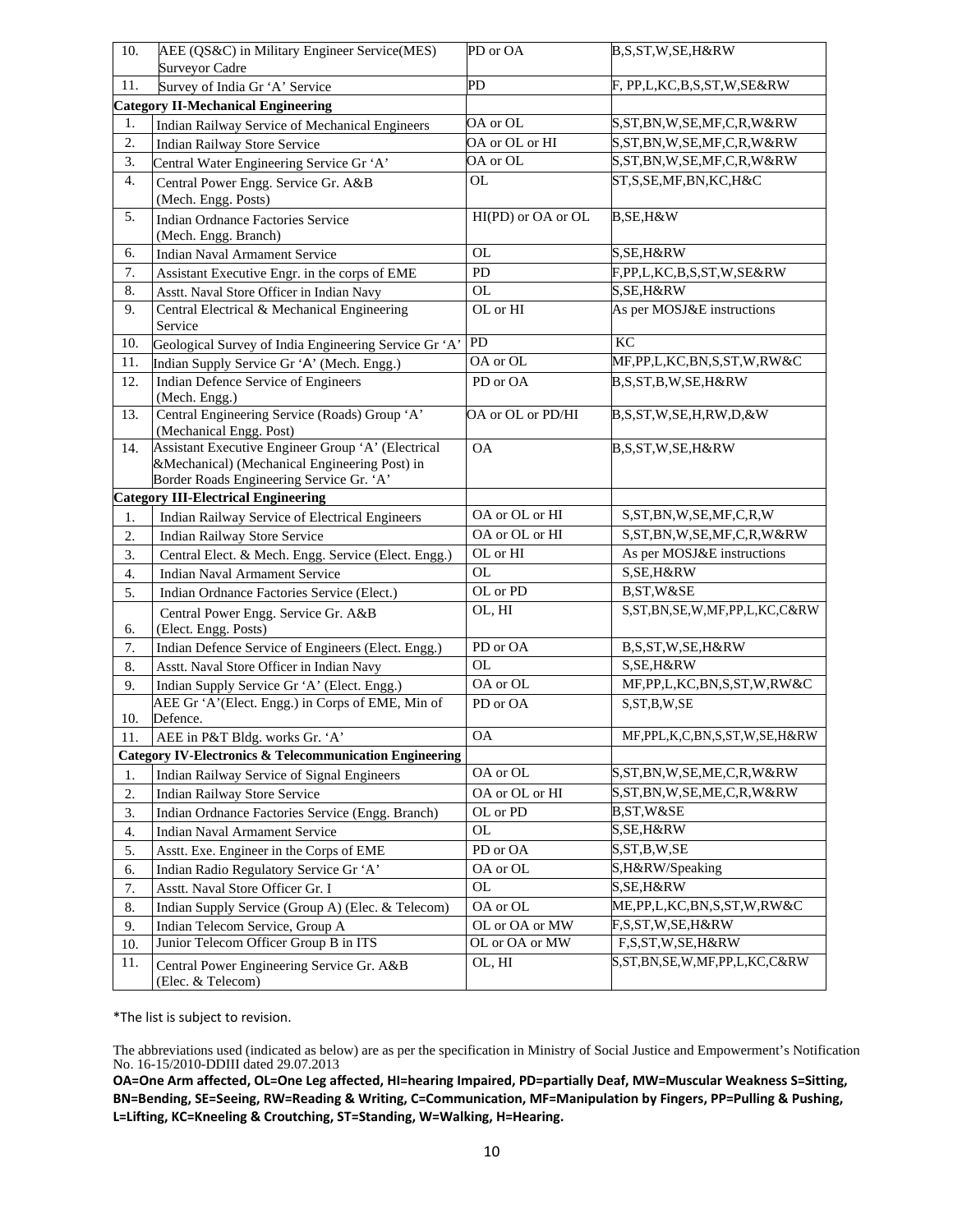### **OH=Orthopaedically Handicapped, LD=Locomotor Disability, CP=Cerebral Palsy.**

**NOTE (I):** To avoid inconvenience later PH candidates should ensure that their sub‐category of disabilities is identified for providing reservation.

**NOTE (II)** : Also please note that Temporary Disability Certificate does not confer upon the candidates, the benefit of being considered against the vacancies reserved under PH quota.

**NOTE (III**) : Please ensure submission of Disability Certificate in the prescribed format as detailed at Annexure‐III.

### **Annexure‐II**

## **Details of Zonal Railway Hospitals**

| <b>Zone Full</b>                   | <b>Name of Hospital</b>    | <b>Hospital Address</b>               | Tele. Nos. |
|------------------------------------|----------------------------|---------------------------------------|------------|
|                                    | <b>B.A.M. HOSPITAL</b>     | DR. BABA SAHAB AMBEDKAR RAILWAY       |            |
| <b>CENTRAL RAILWAYS</b>            |                            | HOSPITAL, BYCULLA, MUMBAI-400027      |            |
| <b>EASTERN RAILWAY</b>             | <b>B.R. SINGH HOSPITAL</b> | B.R. SINGH HOSPITAL, SEALDAH, KOLKATA |            |
|                                    |                            | $-700001$                             |            |
| <b>EAST CENTRAL RAILWAY</b>        | <b>CENTRAL HOSPITAL</b>    | EC RAILWAY, KARBIGAHIYA, PATNA -      |            |
|                                    |                            | 803118                                |            |
| <b>FAST COAST RAILWAY</b>          | CENTRAI HOSPITAI           | MANCHESWAR, BHUBANESWAR-751017        |            |
| <b>NORTHERN RAILWAY</b>            | <b>CENTRAL HOSPITAL</b>    | BASANT LANE, CHELMSFORD ROAD,         |            |
|                                    |                            | CONNAUGHT PLACE, DELHI - 110001       |            |
| <b>NORTH CENTRAL RAILWAY</b>       | <b>CENTRAL HOSPITAL</b>    | ALLAHABAD - 211001                    |            |
| <b>NORTH EASTERN RAILWAY</b>       | <b>LNMR HOSPITAL</b>       | LALIT NARAYAN MISHRA HOSPITAL,        |            |
|                                    |                            | GORAKHPUR-273012                      |            |
| <b>NORTH EAST FRONTIER RAILWAY</b> | <b>CENTRAL HOSPITAL</b>    | MALIGAON, GUWAHATI - 781011           |            |
| <b>NORTH WESTERN RAILWAY</b>       | <b>CENTRAL HOSPITAL</b>    | GANPATI NAGAR, NEAR JAIPUR RAILWAY    |            |
|                                    |                            | STATION, JAIPUR-302006                |            |
| SOUTHERN RAILWAY                   | <b>CENTRAL HOSPITAL</b>    | CONSTABLE ROAD, AYANAVARAM,           |            |
|                                    |                            | PERAMBUR, CHENNAI - 600209            |            |
| SOUTH CENTRAL RAILWAY              | <b>CENTRAL HOSPITAL</b>    | LALAGUDA RAILWAY COLONY,              |            |
|                                    |                            | SECUNDERABAD-500003                   |            |
| SOUTH EASTERN RAILWAY              | <b>CENTRAL HOSPITAL</b>    | GARDEN REACH ROAD, KOLKATA -          |            |
|                                    |                            | 700043                                |            |
| SOUTH EAST CENTRAL RAILWAY         | <b>CENTRAL HOSPITAL</b>    | BILASPUR - 495004                     |            |
| SOUTH WESTERN RAILWAY              | <b>CENTRAL HOSPITAL</b>    | GADAG ROAD, HUBLI-580023              |            |
| <b>WESTERN RAILWAY</b>             | J.R.H. HOSPITAL            | JAGJIVAN RAM HOSPITAL, MARATHA        |            |
|                                    |                            | MANDIR MARG, MUMBAI CENTRAL,          |            |
|                                    |                            | MUMBAI-400001                         |            |
| <b>WEST CENTRAL RAILWAY</b>        | <b>CENTRAL HOSPITAL</b>    | INDIRA MARKET, JABALPUR - 482001      |            |

Other additional instructions to the candidates for medical examination are as under:‐

(i) Medical Examination Schedules/Venue and the final medical status (Fit/Unfit/partially Unfit/Temporarily Unfit) will be uploaded on the official website of the Indian Railways (www.indianrailways.gov.in). No separate written communication will be sent to the candidates regarding these uploads.

(ii) The candidates will have to carry three sets of Form for Medical Board Report‐2017 to be downloaded from the Ministry of Railways official website i.e. www.indianrailway.gov.in>>Ministry of Railways>>Railway Board>>News and Recruitment>>Engineering Services Updates.

(iii) The candidates should carry Government issued Photo ID card and three passport size photographs with them. Candidates recommended against Persons with Disabilities (PwD) vacancies should carry their Disability Certificate in original as per the format prescribed along with additional photocopy of the same.

### **Annexure‐III**

## **Form ‐ IV DISABILITY CERTIFICATE (In cases other than those mentioned in Forms II and III) (NAME AND ADDRESS OF THE MEDICAL AUTHORITY ISSUING THE CERTIFICATE)**

**(See Rule 4)**

Recent PP size self attested Photograph (Showing face only) of the person with disability

11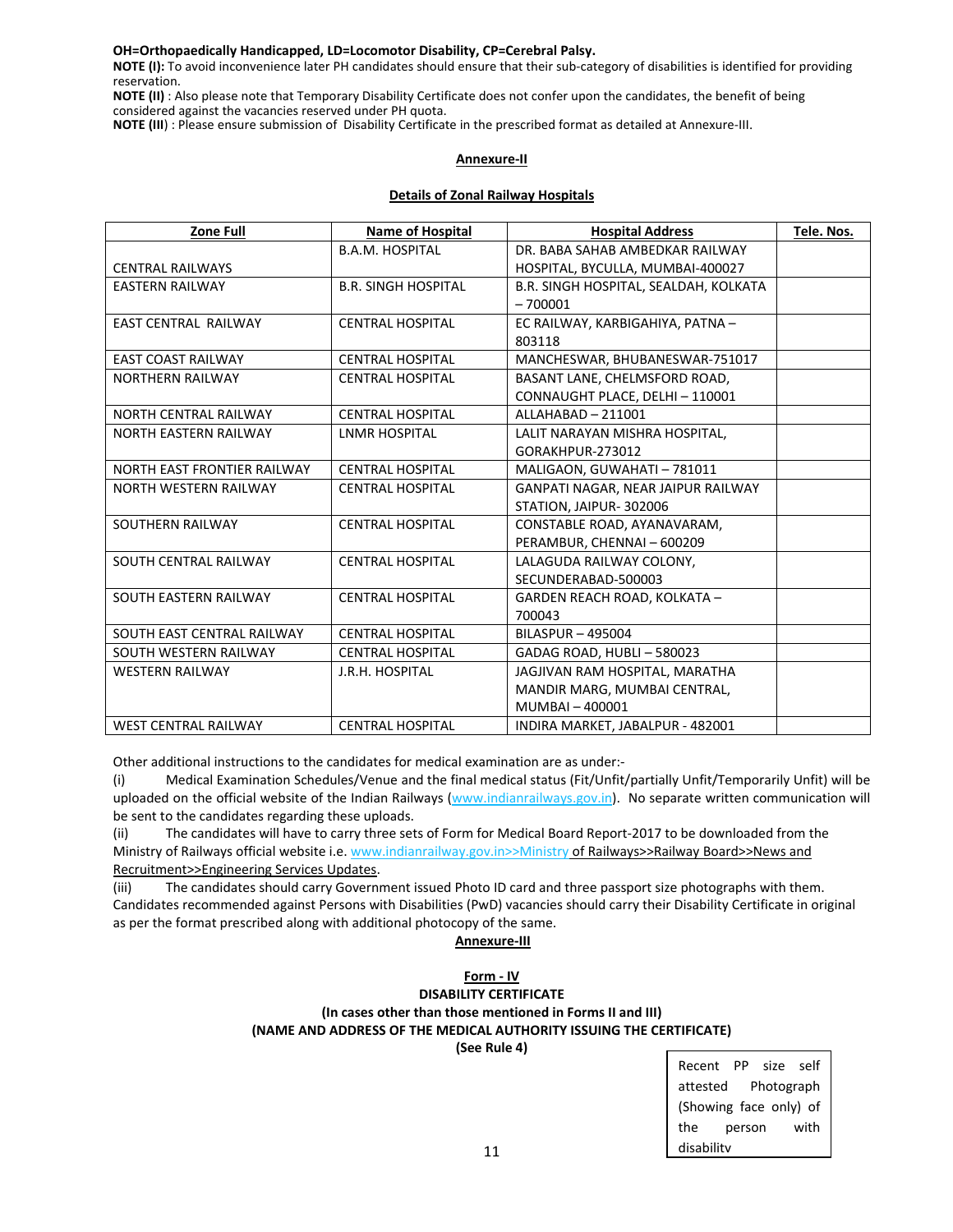| Certificate No. | Date: |                                                                  |                                                                                                   |
|-----------------|-------|------------------------------------------------------------------|---------------------------------------------------------------------------------------------------|
|                 |       | This is to certify that I have carefully examined Shri/Smt./Kum. |                                                                                                   |
|                 |       |                                                                  |                                                                                                   |
|                 |       |                                                                  |                                                                                                   |
| (DD/MM/YY)      |       |                                                                  |                                                                                                   |
|                 |       |                                                                  |                                                                                                   |
|                 |       | Street Post Office                                               | <b>District</b>                                                                                   |
|                 |       |                                                                  | State _____________, whose photograph is affixed above, and am satisfied that he/She is a case of |

**\_\_\_\_\_\_\_\_\_\_\_\_\_ Disability**. His/her extent of percentage physical impairment /disability has been evaluated as per

guidelines (to be specified) and is shown against the relevant disability in the table below:

| S. No. | <b>Disability</b>         | <b>Affected Part of</b><br><b>Body</b> | <b>Diagnosis</b> | <b>Permanent physical</b><br>impairment/mental<br>disability (in %) |
|--------|---------------------------|----------------------------------------|------------------|---------------------------------------------------------------------|
| 1.     | Locomotor disability      | @                                      |                  |                                                                     |
| 2.     | Low vision                | #                                      |                  |                                                                     |
| 3.     | <b>Blindness</b>          | <b>Both Eyes</b>                       |                  |                                                                     |
| 4.     | <b>Hearing Impairment</b> | \$                                     |                  |                                                                     |
| 5.     | Mental retardation        | X                                      |                  |                                                                     |
| 6.     | Mental-illness            | X                                      |                  |                                                                     |

(Please strike out the disabilities which are not applicable.)

2. The above condition is progressive/non-progressive/likely to improve/not likely to improve.

## 3. Reassessment of disability is :

(i) not necessary,

#### **Or**

 (ii) is recommended/after \_\_\_\_\_\_\_\_ years \_\_\_\_\_\_\_\_\_\_ months, and therefore this certificate shall be Valid till \_\_\_\_\_\_\_\_\_\_\_\_\_\_\_ \_\_\_\_\_\_\_\_\_\_\_\_\_\_\_\_\_ \_\_\_\_\_\_\_\_\_\_\_\_\_\_\_\_ (DD) (MM) (YY)

**@ e.g. Left/Right/both arms legs**

 **# Single eye/both eyes**

 **\$ Left/Right/both ears**

4. The applicant has submitted the following document as proof of residence:‐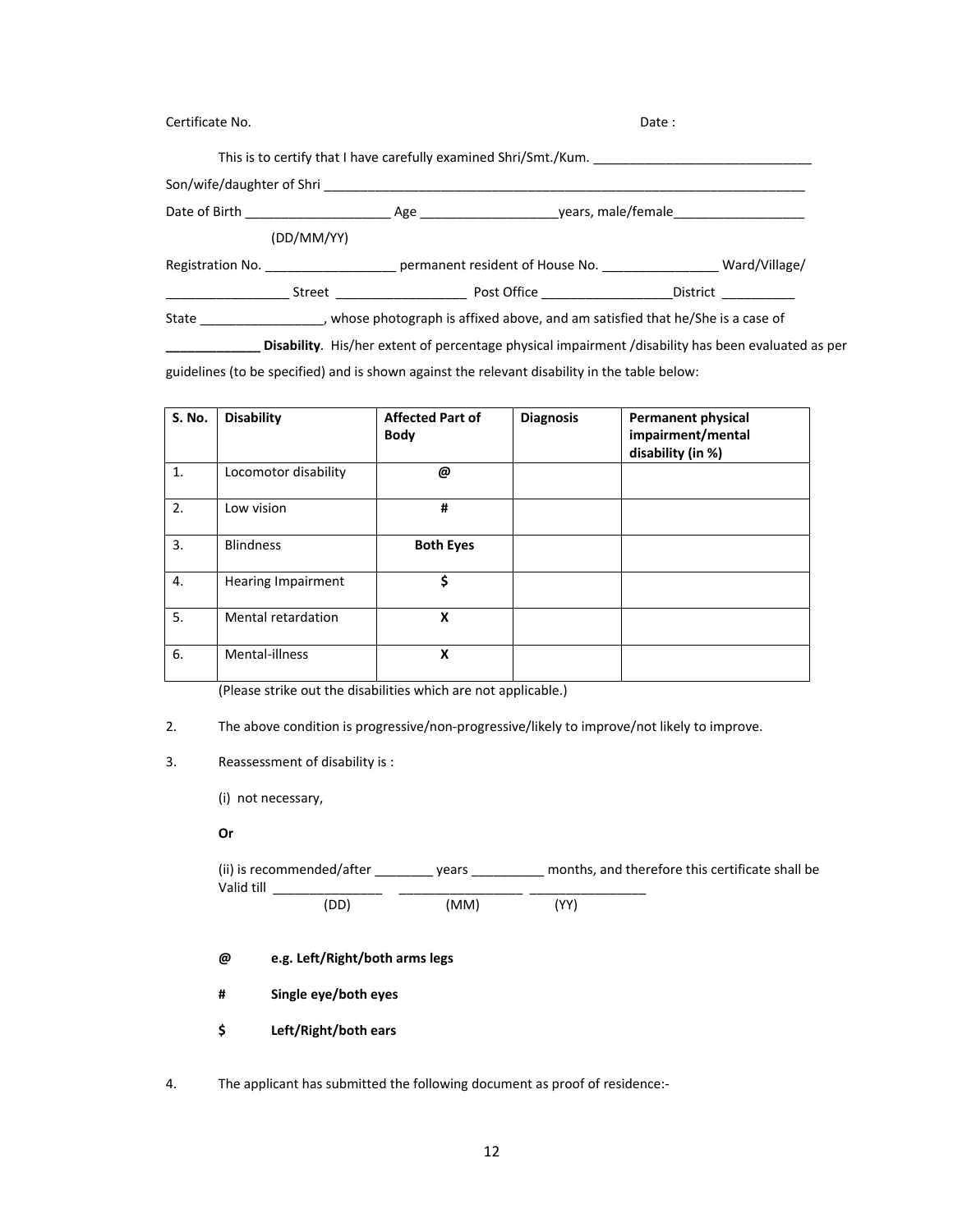| Nature of Document | Date of Issue | Details of authority issuing certificate |
|--------------------|---------------|------------------------------------------|
|                    |               |                                          |

(Authorized Signatory of notified Medical Authority) (Name and Seal)

Signature/Thumb impression of the person in whose favour disability certificate is issued.

Countersigned

{Countersignature and seal of the CMO/Medical Superintendent/Head of Government Hospital, in case the certificate is issued By a medical authority who is not a government servant (with seal)}

Note : In case this certificate is issued by a medical authority who is not a government servant, it shall be valid only if countersigned by the Chief Medical Officer of the District."

Note : The principal rules were published in the Gazette of India vide notification number S.O. 908(E), dated 31<sup>st</sup> December, 1996.

**9. WITHDRAWAL OF APPLICATIONS:** NO REQUEST FOR WITHDRAWAL OF CANDIDATURE RECEIVED FROM A CANDIDATE AFTER HE/SHE HAS SUBMITTED HIS/HER APPLICATION WILL BE ENTERTAINED UNDER ANY CIRCUMSTANCES.

> **(OM PRAKASH) UNDER SECRETARY UNION PUBLIC SERVICE COMMISSION**

#### **APPENDIX I Section-I Plan of Examination**

1. The examination shall be conducted according to the following plan :—

(i) Stage-I: Engineering Services (Preliminary/Stage-I) Examination (Objective Type Papers) for the selection of candidates for the Stage-II: Engineering Services (Mains/Stage-II) Examination;

(ii) Stage-II: Engineering Services (Mains/Stage-II) Examination (Conventional Type Papers) and

(iii) Stage-III : Personality Test

2. The Engineering Services (Preliminary/Stage-I) Examination will consist of two objective type (multiple choices) questions papers and carrying a maximum of 500 marks (Paper 1 – 200 Marks & Paper II – 300 Marks). Only those candidates who are declared by the Commission to have qualified in the Preliminary/Stage-I Examination in the year will be eligible for admission to the Mains/Stage-II Examination of that year provided they are otherwise eligible for admission to the Mains/Stage-II Examination. The Marks obtained in Preliminary/Stage-I Examination by the candidates who are declared qualified for admission to the Mains/Stage-II Examination will be counted for determining their final order of merit. The number of candidates to be admitted to the Mains/Stage-II Examination will be about six to seven time the total approximate number of vacancies to be filled in the year through this examination.

**Note I** : The Commission will draw a list of candidates to be qualified for Engineering Services (Mains/Stage-II) Examination based on the criterion of minimum qualifying marks in General Studies and Engineering Aptitude Paper (Paper-I) and Engineering Discipline specific paper (Paper-II) of Preliminary/Stage-I Examination.

**Note II**: There will be penalty (Negative Marking) for wrong answers marked by a candidate in the objective type question papers.

(i) There are four alternative for the answers to every question. For each question for which a wrong answer has been given by the candidate, one-third (0.33) of the marks assigned to that question will be deducted as penalty.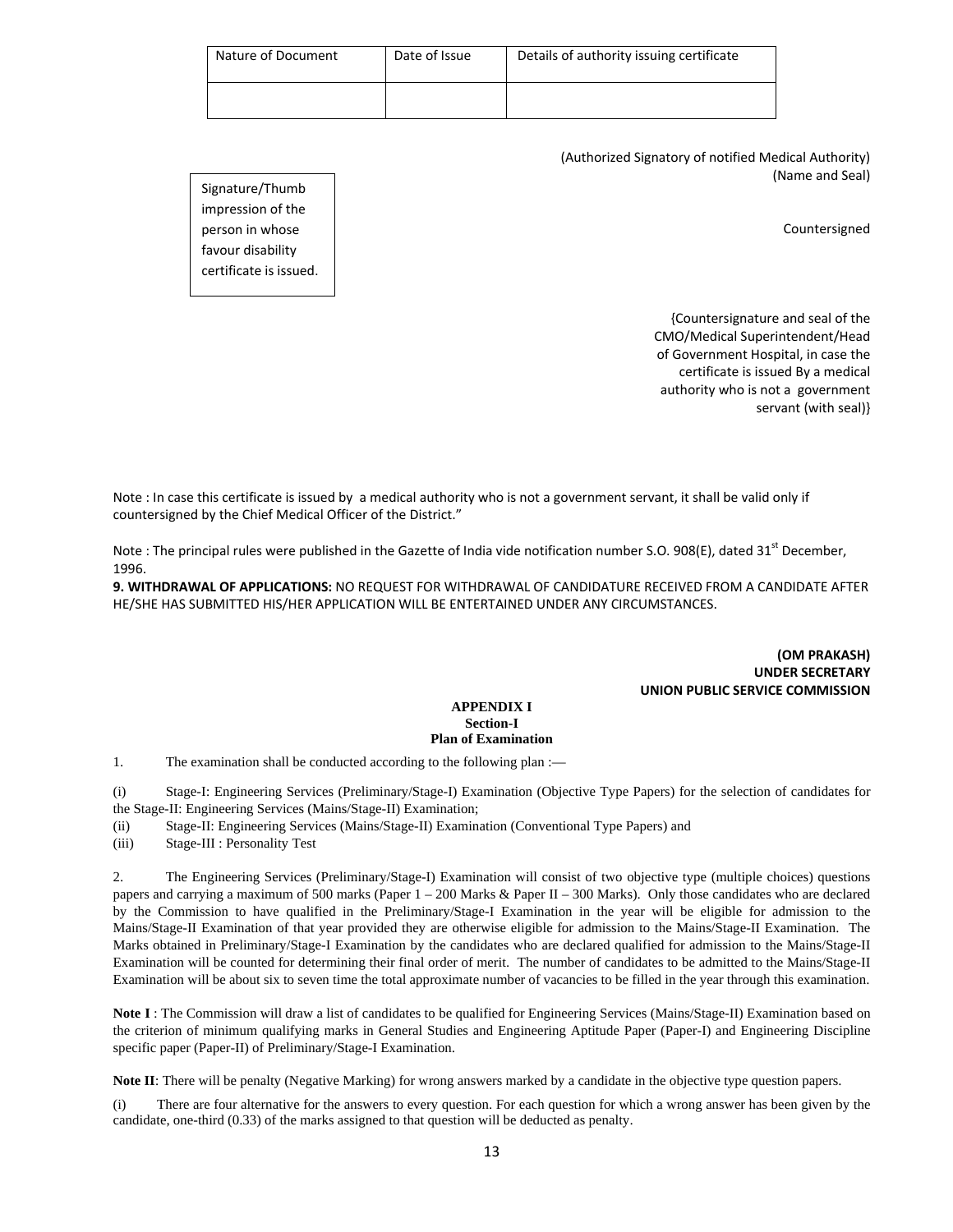(ii) If a candidate gives more than one answer, it will be treated as a wrong answer even if one of the given answers happen to be correct and there will be same penalty as above for that question.

(iii) If a question is left blank i.e. no answer is given by the candidate, there will be no penalty for that question.

3.1 The Engineering Services (Mains/stage-II) Examination will consist two conventional type papers in Engineering Discipline specific with duration of three hours and maximum marks of 600 (300 Marks in each paper).

3.2 The Stage-III will consist of Personality Test carrying 200 Marks.

4.1 Candidates who obtain such minimum qualifying marks in the Stage-I: Engineering Services (Preliminary/Stage-I) and Stage-II: Engineering Services (Mains/Stage-II) Examination as may be fixed by the Commission as per its discretion, shall be summoned by them for Stage-III (Personality Test). The number of candidates to be summoned for Personality Test will be about twice the number of vacancies to be filled. The Personality Test will carry 200 marks (with no minimum qualifying marks).

 4.2 Marks obtained by the candidates in the Stage-I:(Preliminary/Stage-I) Examination, Stage-II:(Mains/Stage-II) Examination and Stage-III (Personality Test) would determine their final ranking. Candidates will be allotted to the various services keeping in view their ranks in the examination and the preference expressed by them for the various services/posts.

5. Candidates are advised to read carefully special instructions to candidates for conventional type tests and objective type tests given in Appendix-III (Part A and Part B) including the procedure regarding filing in the Answer Sheet of objective type tests in the Examination Hall uploaded on the Commission's website (www.upsc.gov.in) on 28.09.2016.

6. In the Personality Test special attention will be paid to assessing the candidate's capacity for leadership, initiative and intellectual curiosity, tact and other social qualities, mental and physical energy, powers of practical application and integrity of character.

7. Conventional papers must be answered in English. Question paper will be set in English only.

8. Details of the syllabi for Stage-I: (Preliminary/stage-I) and Stage-II :(Mains/Stage-II) are at Section III.

## **Section-II**

## **A. Stage-I(Preliminary/Stage-I) Examination :-**

The Examination shall comprise of two papers.

| Subject                                                   | <b>Duration</b> | <b>Maximum Marks</b> |
|-----------------------------------------------------------|-----------------|----------------------|
| <b>Category-I Civil Engineering</b>                       |                 |                      |
| <b>Paper-I</b> (General Studies and Engineering Aptitude) | $2$ hrs.        | 200                  |
| <b>Paper-II</b> (Civil Engineering)                       | $3$ hrs.        | 300                  |
| Total                                                     |                 | 500                  |

| <b>Subject</b>                                            | <b>Duration</b> | <b>Maximum Marks</b> |
|-----------------------------------------------------------|-----------------|----------------------|
| <b>Category-II Mechanical Engineering</b>                 |                 |                      |
| <b>Paper-I</b> (General Studies and Engineering Aptitude) | $2$ hrs.        | 200                  |
| <b>Paper-II</b> (Mechanical Engineering)                  | $3$ hrs.        | 300                  |
| Total                                                     |                 | 500                  |

| - 1<br>hinn | ration<br>. | . .<br>Aorize<br>.<br>. . |
|-------------|-------------|---------------------------|
|             |             |                           |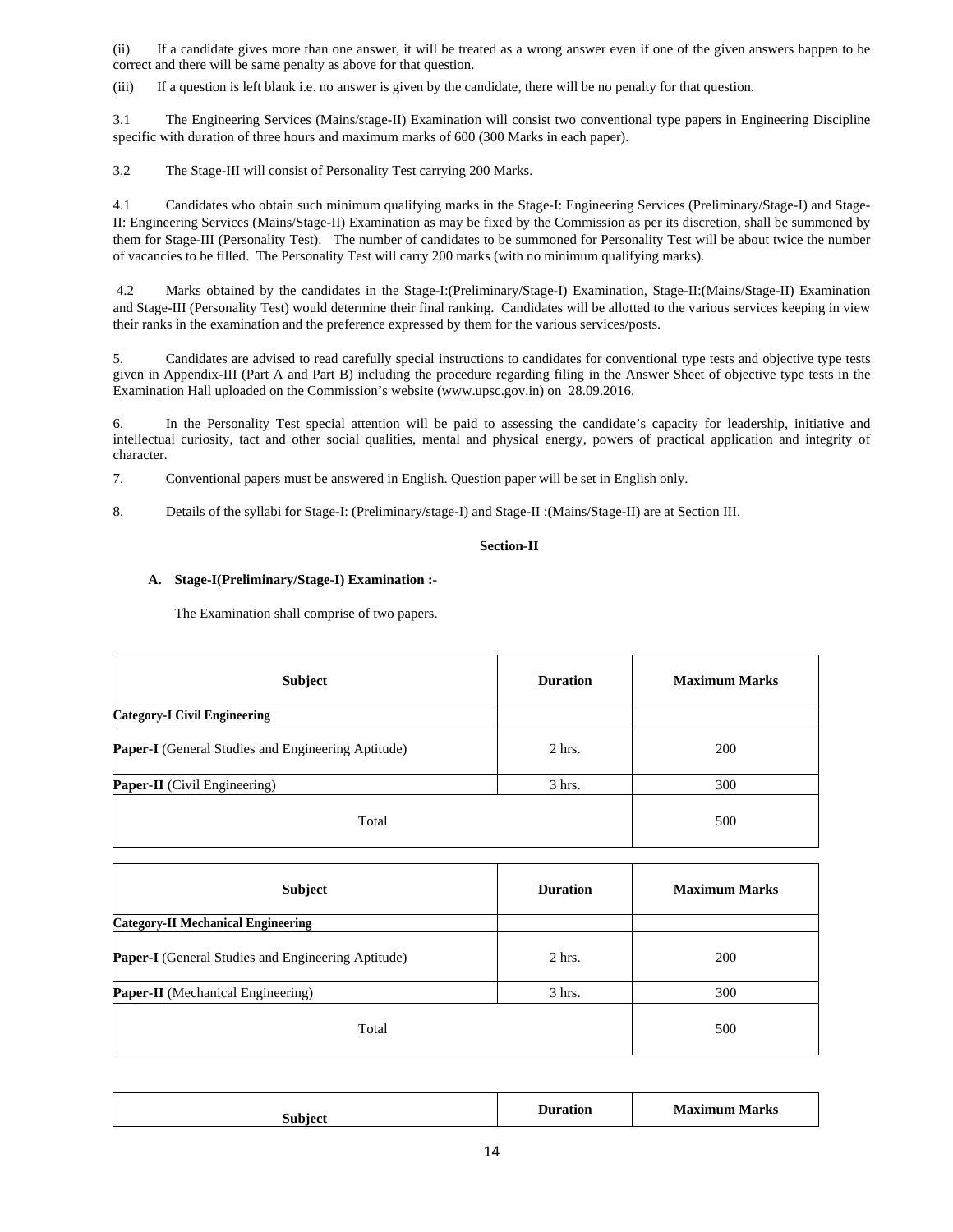| <b>Category-III Electrical Engineering</b>                       |                 |                      |  |  |  |  |
|------------------------------------------------------------------|-----------------|----------------------|--|--|--|--|
| <b>Paper-I</b> (General Studies and Engineering Aptitude)        | $2$ hrs.        | 200                  |  |  |  |  |
| Paper-II (Electrical Engineering)                                | $3$ hrs.        | 300                  |  |  |  |  |
| Total                                                            | 500             |                      |  |  |  |  |
| <b>Subject</b>                                                   | <b>Duration</b> | <b>Maximum Marks</b> |  |  |  |  |
| <b>Category-IV Electronics and Telecommunication Engineering</b> |                 |                      |  |  |  |  |
| Paper-I (General Studies and Engineering Aptitude)               | $2$ hrs.        | 200                  |  |  |  |  |
| <b>Paper-II</b> (Electronics and Telecommunication Engineering)  | 3 hrs.          | 300                  |  |  |  |  |
| Total                                                            | 500             |                      |  |  |  |  |

(iii) Details of the syllabi are indicated in Section III.

## **B. Stage-II(Mains/Stage-II) Examination:-**

The Examination shall comprise of two papers.

| Subject                             | <b>Duration</b> | <b>Maximum Marks</b> |  |  |  |  |
|-------------------------------------|-----------------|----------------------|--|--|--|--|
| <b>Category-I Civil Engineering</b> |                 |                      |  |  |  |  |
| Paper-I (Civil Engineering)         | $3$ hrs.        | 300                  |  |  |  |  |
| <b>Paper-II</b> (Civil Engineering) | $3$ hrs.        | 300                  |  |  |  |  |
| Total                               |                 | 600                  |  |  |  |  |

| Subject                                   | <b>Duration</b>  | <b>Maximum Marks</b> |  |  |  |  |
|-------------------------------------------|------------------|----------------------|--|--|--|--|
| <b>Category-II Mechanical Engineering</b> |                  |                      |  |  |  |  |
| <b>Paper-I</b> (Mechanical Engineering)   | $3 \text{ hrs.}$ | 300                  |  |  |  |  |
| <b>Paper-II</b> (Mechanical Engineering)  | $3$ hrs.         | 300                  |  |  |  |  |
| Total                                     | 600              |                      |  |  |  |  |

| <b>Subject</b>                             | <b>Duration</b> | <b>Maximum Marks</b> |  |  |  |  |  |
|--------------------------------------------|-----------------|----------------------|--|--|--|--|--|
| <b>Category-III Electrical Engineering</b> |                 |                      |  |  |  |  |  |
| <b>Paper-I</b> (Electrical Engineering)    | $3$ hrs.        | 300                  |  |  |  |  |  |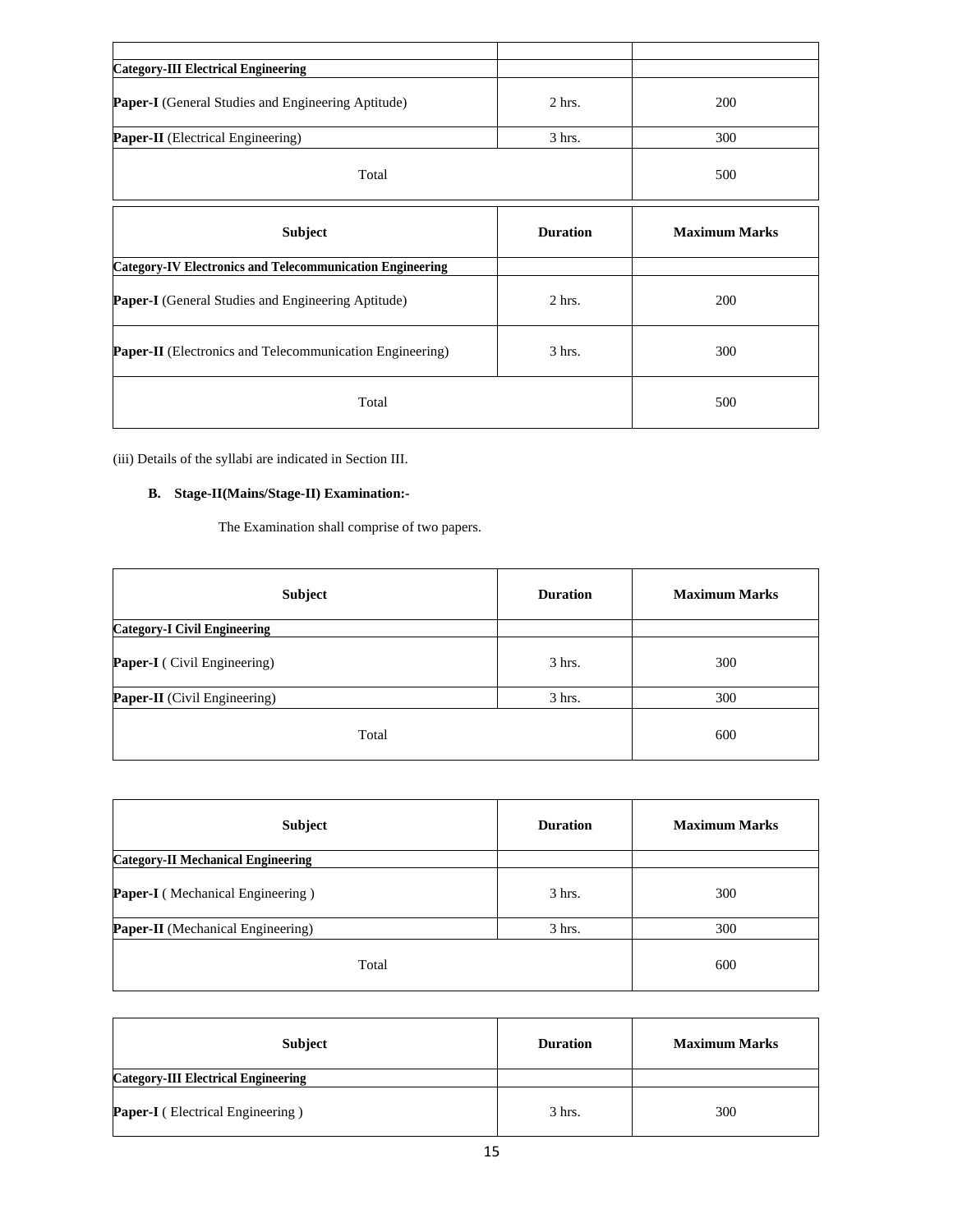| Paper-II (Electrical Engineering) | $3 \text{ hrs.}$ | 300 |
|-----------------------------------|------------------|-----|
| Total                             |                  | 600 |

| <b>Subject</b>                                                   | <b>Duration</b> | <b>Maximum Marks</b> |  |  |  |  |
|------------------------------------------------------------------|-----------------|----------------------|--|--|--|--|
| <b>Category-IV Electronics and Telecommunication Engineering</b> |                 |                      |  |  |  |  |
| <b>Paper-I</b> (Electronics and Telecommunication Engineering)   | $3$ hrs.        | 300                  |  |  |  |  |
| <b>Paper-II</b> (Electronics and Telecommunication Engineering)  | $3$ hrs.        | 300                  |  |  |  |  |
| Total                                                            | 600             |                      |  |  |  |  |

#### (C) **Stage-III(Personality Test) - 200 Marks.**

Note: Candidates must write the papers in their own hand. In no circumstances will they be allowed the help of a scribe to write the answers for them. However, blind candidates and candidates with Locomotor Disability and Cerebral Palsy where dominant (writing) extremity is affected to the extent of slowing the performance of function (minimum of 40% impairment) will be allowed to write Engineering Services Examination with the help of a scribe.

Compensatory time of twenty minutes per hour shall be permitted for the blind candidates and candidates with Locomotor Disability and Cerebral Palsy where dominant (writing) extremity is affected to the extent of slowing the performance of function (minimum of 40% impairment) will also be allowed in the Engineering Services Examination.

2. The Commission have discretion to fix minimum qualifying marks in any or all the papers of the examination.

3. Marks will not be allotted for mere superficial knowledge.

4. Deduction upto five per cent of the maximum marks for the written papers will be made for illegible handwriting.

5. Credit will be given for orderly, effective and exact expression combined with due economy of words in the conventional papers of the examination.

6. In the question papers, wherever required, SI units will be used.

**Note.—**Candidates will be supplied with standard tables/charts in SI units in the Examination hall for reference purpose, wherever considered necessary.

7. Candidates are permitted to bring and use battery operated pocket calculators for conventional (essay) type papers only. Loaning or inter-changing of calculators in the Examination Hall is not permitted.

It is also important to note that candidates are not permitted to use calculators for answering objective type papers (Test booklets). They should not therefore, bring the same inside the Examination Hall.

8. Candidates should use only International form of Indian numerals (e.g., 1, 2, 3, 4, 5 etc.) while answering question papers.

#### **Section-III**

#### **Standard and Syllabi**

The standard of paper in General Studies and Engineering Aptitude (Preliminary Stage-I Examination) will be such as may be expected of an Engineering/Science Graduate. The standard of papers in other subjects will approximately be that of an Engineering Degree Examination of an Indian University. There will be no practical examination in any of the subjects.

## **General Studies and Engineering Aptitude (Preliminary Examination/Stage-I, Paper I, Objective type, Common to all Candidates)**

1. Current issues of national and international importance relating to social, economic and industrial development 2. Engineering Aptitude covering Logical reasoning and Analytical ability 3. Engineering Mathematics and Numerical Analysis 4. General Principles of Design, Drawing, Importance of Safety 5. Standards and Quality practices in production, construction, maintenance and services 6. Basics of Energy and Environment: Conservation, environmental pollution and degradation, Climate Change, Environmental impact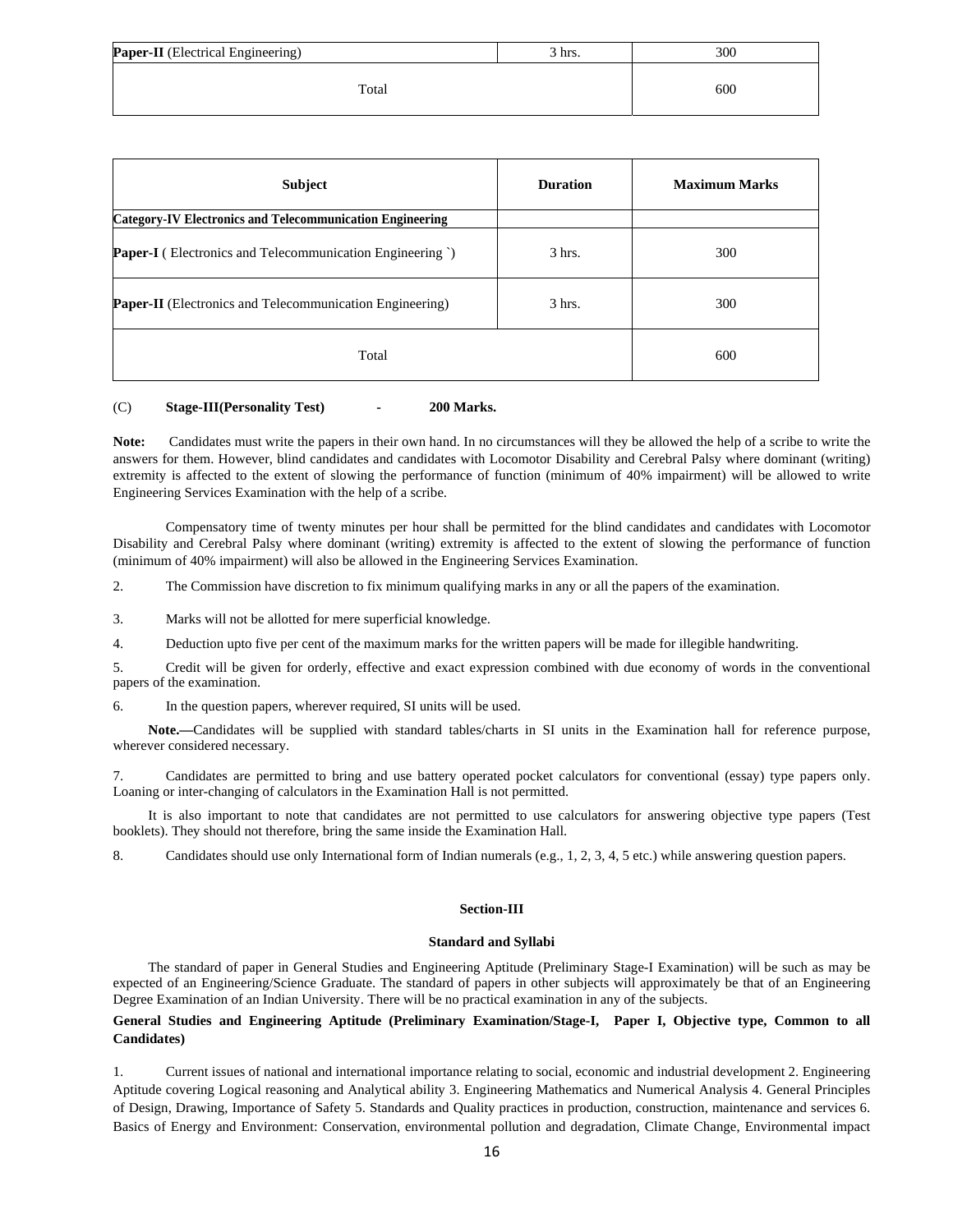assessment 7. Basics of Project Management 8. Basics of Material Science and Engineering 9. Information and Communication Technologies (ICT) based tools and their applications in Engineering such as networking, e-governance and technology based education. 10. Ethics and values in Engineering profession.

**Note: The paper in General Studies and Engineering Aptitude will include Knowledge of relevant topics as may be expected from an engineering graduate, without special study. Questions from all the 10 topics mentioned above shall be set. Marks for each Topic may range from 5% to 15% of the total marks in the paper.** 

#### **Civil Engineering**

**Contents for syllabi of both the Papers together for Preliminary Examination/Stage-I (objective type Paper–II) and separately for Main/Stage-II Examination (Conventional type Paper-I and Paper – II).** 

## **PAPER – I**

## **1. Building Materials:**

Stone, Lime, Glass, Plastics, Steel, FRP, Ceramics, Aluminum, Fly Ash, Basic Admixtures, Timber, Bricks and Aggregates: Classification, properties and selection criteria;

Cement: Types, Composition, Properties, Uses, Specifications and various Tests; Lime & Cement Mortars and Concrete: Properties and various Tests; Design of Concrete Mixes: Proportioning of aggregates and methods of mix design.

#### **2. Solid Mechanics:**

Elastic constants, Stress, plane stress, Strains, plane strain, Mohr's circle of stress and strain, Elastic theories of failure, Principal Stresses, Bending, Shear and Torsion.

#### **3. Structural Analysis:**

Basics of strength of materials, Types of stresses and strains, Bending moments and shear force, concept of bending and shear stresses; Analysis of determinate and indeterminate structures; Trusses, beams, plane frames; Rolling loads, Influence Lines, Unit load method & other methods; Free and Forced vibrations of single degree and multi degree freedom system; Suspended Cables; Concepts and use of Computer Aided Design.

#### **4. Design of Steel Structures:**

Principles of Working Stress methods, Design of tension and compression members, Design of beams and beam column connections, built-up sections, Girders, Industrial roofs, Principles of Ultimate load design.

## **5. Design of Concrete and Masonry structures:**

Limit state design for bending, shear, axial compression and combined forces; Design of beams, Slabs, Lintels, Foundations, Retaining walls, Tanks, Staircases; Principles of pre-stressed concrete design including materials and methods; Earthquake resistant design of structures; Design of Masonry Structure.

#### **6. Construction Practice, Planning and Management:**

Construction - Planning, Equipment, Site investigation and Management including Estimation with latest project management tools and network analysis for different Types of works; Analysis of Rates of various types of works; Tendering Process and Contract Management, Quality Control, Productivity, Operation Cost; Land acquisition; Labour safety and welfare.

## **PAPER – II**

### **1. Flow of Fluids, Hydraulic Machines and Hydro Power:**

#### **(a) Fluid Mechanics, Open Channel Flow, Pipe Flow:**

Fluid properties; Dimensional Analysis and Modeling; Fluid dynamics including flow kinematics and measurements; Flow net; Viscosity, Boundary layer and control, Drag, Lift, Principles in open channel flow, Flow controls. Hydraulic jump; Surges; Pipe networks.

#### **(b) Hydraulic Machines and Hydro power -**

Various pumps, Air vessels, Hydraulic turbines – types, classifications & performance parameters; Power house – classification and layout, storage, pondage, control of supply.

### **2. Hydrology and Water Resources Engineering:**

Hydrological cycle, Ground water hydrology, Well hydrology and related data analysis; Streams and their gauging; River morphology; Flood, drought and their management; Capacity of Reservoirs.

Water Resources Engineering : Multipurpose uses of Water, River basins and their potential; Irrigation systems, water demand assessment; Resources - storages and their yields; Water logging, canal and drainage design, Gravity dams, falls, weirs, Energy dissipaters, barrage Distribution works, Cross drainage works and head-works and their design; Concepts in canal design, construction & maintenance; River training, measurement and analysis of rainfall.

## **3. Environmental Engineering:**

## **(a) Water Supply Engineering:**

Sources, Estimation, quality standards and testing of water and their treatment; Rural, Institutional and industrial water supply; Physical, chemical

and biological characteristics and sources of water, Pollutants in water and its

effects, Estimation of water demand; Drinking water Standards, Water Treatment Plants, Water distribution networks.

#### **(b) Waste Water Engineering:**

Planning & design of domestic waste water, sewage collection and disposal; Plumbing Systems. Components and layout of sewerage system; Planning & design of Domestic Waste-water disposal system; Sludge management including treatment, disposal and re-use of treated effluents; Industrial waste waters and Effluent Treatment Plants including institutional and industrial sewage management.

#### **(c) Solid Waste Management:**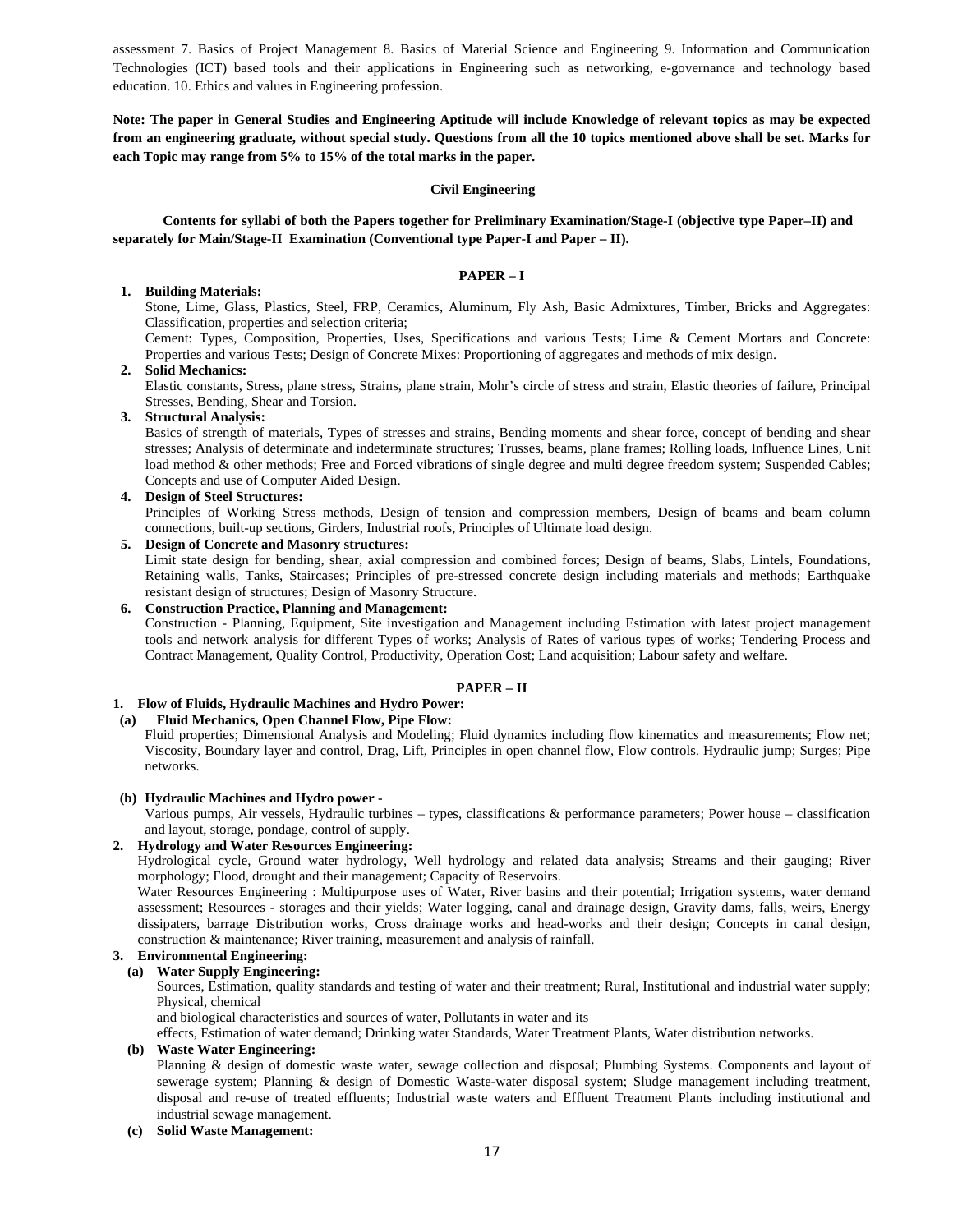Sources & classification of solid wastes along with planning & design of its management system; Disposal system, Beneficial aspects of wastes and Utilization by Civil Engineers.

**(d) Air, Noise pollution and Ecology:** 

Concepts & general methodology.

## **4. Geo-technical Engineering and Foundation Engineering :**

**(a)Geo-technical Engineering:** Soil exploration - planning & methods, Properties of soil, classification, various tests and interrelationships; Permeability & Seepage, Compressibility, consolidation and Shearing resistance, Earth pressure theories and stress distribution in soil; Properties and uses of geo-synthetics.

- **(b) Foundation Engineering:** Types of foundations & selection criteria, bearing capacity, settlement analysis, design and testing of shallow & deep foundations; Slope stability analysis, Earthen embankments, Dams and Earth retaining structures: types, analysis and design, Principles of ground modifications.
- **5. Surveying and Geology:** 
	- (a) **Surveying:** Classification of surveys, various methodologies, instruments & analysis of measurement of distances, elevation and directions; Field astronomy, Global Positioning System; Map preparation; Photogrammetry; Remote sensing concepts; Survey Layout for culverts, canals, bridges, road/railway alignment and buildings, Setting out of Curves.
	- (b) **Geology:** Basic knowledge of Engineering geology & its application in projects.

### **6. Transportation Engineering:**

**Highways -** Planning & construction methodology, Alignment and geometric design; Traffic Surveys and Controls; Principles of Flexible and Rigid pavements design.

**Tunneling** - Alignment, methods of construction, disposal of muck, drainage, lighting and ventilation.

**Railways Systems –** Terminology, Planning, designs and maintenance practices; track modernization.

**Harbours –** Terminology, layouts and planning.

 **Airports –** Layout, planning & design.

#### **Mechanical Engineering**

## **Contents for syllabi of both the Papers together for Preliminary Examination/ Stage-I (objective type Paper–II) and separately for Main/ Stage-II Examination (Conventional type Paper-I and Paper – II).**

#### **PAPER – I**

#### **1. Fluid Mechanics:**

Basic Concepts and Properties of Fluids, Manometry, Fluid Statics, Buoyancy, Equations of Motion, Bernoulli's equation and applications, Viscous flow of incompressible fluids, Laminar and Turbulent flows, Flow through pipes and head losses in pipes. **2. Thermodynamics and Heat transfer:**

Thermodynamic systems and processes; properties of pure substance; Zeroth, First and Second Laws of Thermodynamics; Entropy, Irreversibility and availability; analysis of thermodynamic cycles related to energy conversion: Rankine, Otto, Diesel and Dual Cycles; ideal and real gases; compressibility factor; Gas mixtures.

Modes of heat transfer, Steady and unsteady heat conduction, Thermal resistance, Fins, Free and forced convection, Correlations for convective heat transfer, Radiative heat transfer – Radiation heat transfer co-efficient; boiling and condensation, Heat exchanger performance analysis.

#### **3. IC Engines, Refrigeration and Air conditioning:**

SI and CI Engines, Engine Systems and Components, Performance characteristics and testing of IC Engines; Fuels; Emissions and Emission Control. Vapour compression refrigeration, Refrigerants and Working cycles, Compressors, Condensers, Evaporators and Expansion devices, Other types of refrigeration systems like Vapour Absorption, Vapour jet, thermo electric and Vortex tube refrigeration. Psychometric properties and processes, Comfort chart, Comfort and industrial air conditioning, Load calculations and Heat pumps.

#### **4. Turbo Machinery:**

Reciprocating and Rotary pumps, Pelton wheel, Kaplan and Francis Turbines, velocity diagrams, Impulse and Reaction principles, Steam and Gas Turbines, Theory of Jet Propulsion – Pulse jet and Ram Jet Engines, Reciprocating and Rotary Compressors – Theory and Applications

#### **5. Power Plant Engineering:**

Rankine and Brayton cycles with regeneration and reheat, Fuels and their properties, Flue gas analysis, Boilers, steam turbines and other power plant components like condensers, air ejectors, electrostatic precipitators and cooling towers – their theory and design, types and applications;

#### **6. Renewable Sources of Energy:**

Solar Radiation, Solar Thermal Energy collection - Flat Plate and focusing collectors their materials and performance. Solar Thermal Energy Storage, Applications – heating, cooling and Power Generation; Solar Photovoltaic Conversion; Harnessing of Wind Energy, Bio-mass and Tidal Energy – Methods and Applications, Working principles of Fuel Cells.

## **PAPER – II**

## **7. Engineering Mechanics:**

Analysis of System of Forces, Friction, Centroid and Centre of Gravity, Dynamics; Stresses and Strains-Compound Stresses and Strains, Bending Moment and Shear Force Diagrams, Theory of Bending Stresses- Slope and deflection-Torsion, Thin and thick Cylinders, Spheres.

#### **8. Engineering Materials:**

Basic Crystallography, Alloys and Phase diagrams, Heat Treatment, Ferrous and Non Ferrous Metals, Non metallic materials, Basics of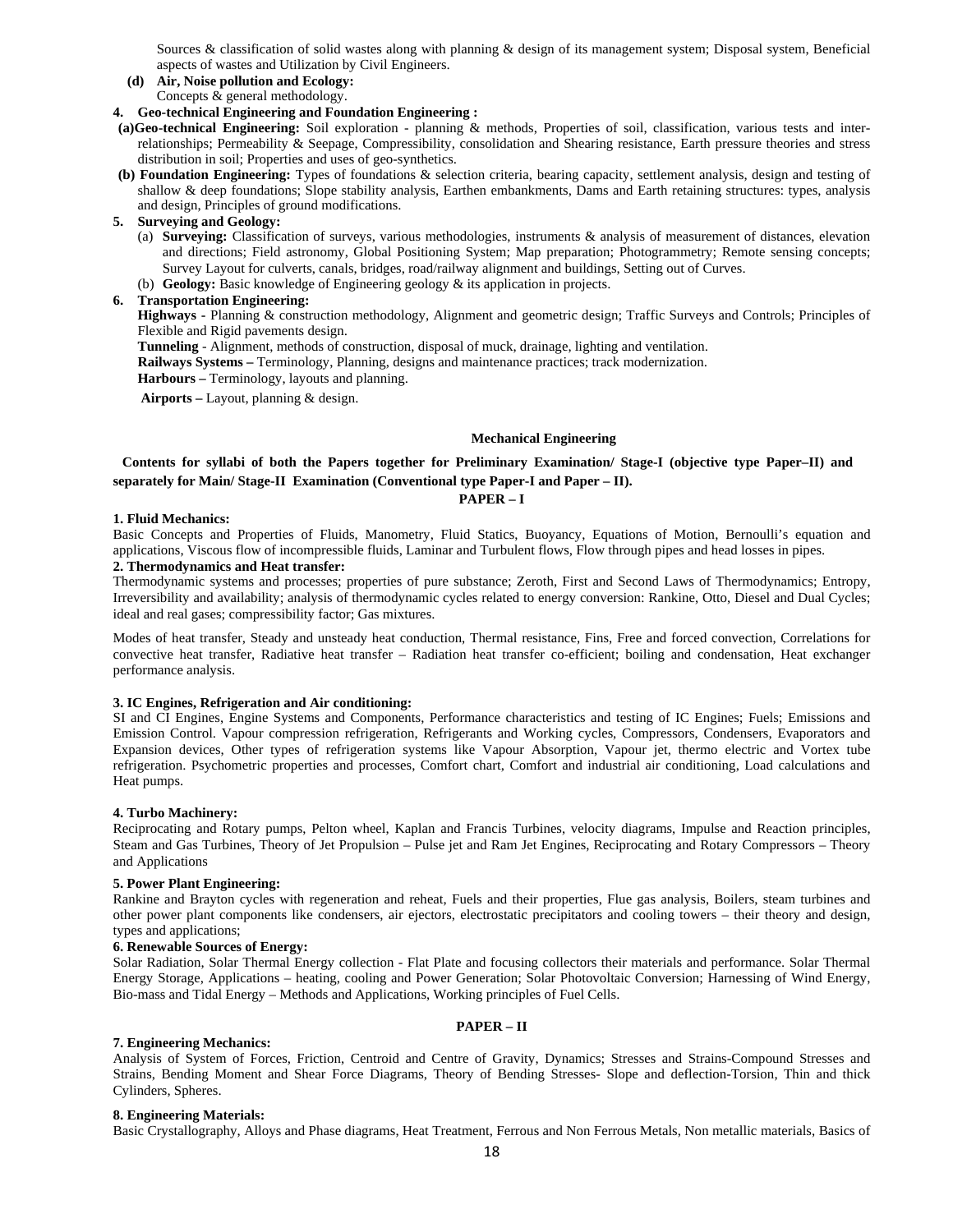Nano-materials, Mechanical Properties and Testing, Corrosion prevention and control

#### **9. Mechanisms and Machines:**

Types of Kinematics Pair, Mobility, Inversions, Kinematic Analysis, Velocity and Acceleration Analysis of Planar Mechanisms, CAMs with uniform acceleration and retardation, cycloidal motion, oscillating followers; Vibrations –Free and forced vibration of undamped and damped SDOF systems, Transmissibility Ratio, Vibration Isolation, Critical Speed of Shafts. Gears – Geometry of tooth profiles, Law of gearing, Involute profile, Interference, Helical, Spiral and Worm Gears, Gear Trains- Simple, compound and Epicyclic; Dynamic Analysis – Slider – crank mechanisms, turning moment computations, balancing of Revolving & Reciprocating masses, Gyroscopes –Effect of Gyroscopic couple on automobiles, ships and aircrafts, Governors.

#### **10. Design of Machine Elements:**

Design for static and dynamic loading; failure theories; fatigue strength and the S-N diagram; principles of the design of machine elements such as riveted, welded and bolted joints. Shafts, Spur gears, rolling and sliding contact bearings, Brakes and clutches, flywheels.

#### 11. **Manufacturing ,Industrial and Maintenance Engineering:**

Metal casting-Metal forming, Metal Joining, Machining and machine tool operations, Limits, fits and tolerances, Metrology and inspection, computer Integrated manufacturing, FMS, Production planning and Control, Inventory control and operations research - CPM-PERT. Failure concepts and characteristics-Reliability, Failure analysis, Machine Vibration, Data acquisition, Fault Detection, Vibration Monitoring, Field Balancing of Rotors, Noise Monitoring, Wear and Debris Analysis, Signature Analysis, NDT Techniques in Condition Monitoring.

#### 12. **Mechatronics and Robotics:**

Microprocessors and Microcontrollers: Architecture, programming, I/O, Computer interfacing, Programmable logic controller. Sensors and actuators, Piezoelectric accelerometer, Hall effect sensor, Optical Encoder, Resolver, Inductosyn, Pneumatic and Hydraulic actuators, stepper motor, Control Systems- Mathematical modeling of Physical systems, control signals, controllability and observability. Robotics, Robot Classification, Robot Specification, notation; Direct and Inverse Kinematics; Homogeneous Coordinates and Arm Equation of four Axis SCARA Robot.

#### **Electrical Engineering**

## **Contents for syllabi of both the Papers together for Preliminary/Stage-I Examination (objective type Paper–II) and separately for Main/Stage-II Examination (Conventional type Paper-I and Paper – II).**

#### **PAPER – I**

## 1. **Engineering Mathematics**

Matrix theory, Eigen values & Eigen vectors, system of linear equations, Numerical methods for solution of non-linear algebraic equations and differential equations, integral calculus, partial derivatives, maxima and minima, Line, Surface and Volume Integrals. Fourier series, linear, non-linear and partial differential equations, initial and boundary value problems, complex variables, Taylor's and Laurent's series, residue theorem, probability and statistics fundamentals, Sampling theorem, random variables, Normal and Poisson distributions, correlation and regression analysis.

#### **2. Electrical Materials**

Electrical Engineering Materials, crystal structures and defects, ceramic materials, insulating materials, magnetic materials – basics, properties and applications; ferrities, ferro-magnetic materials and components; basics of solid state physics, conductors; Photo-conductivity; Basics of Nano materials and Superconductors.

#### **3. Electric Circuits and Fields**

Circuit elements, network graph, KCL, KVL, Node and Mesh analysis, ideal current and voltage sources, Thevenin's, Norton's, Superposition and Maximum Power Transfer theorems, transient response of DC and AC networks, Sinusoidal steady state analysis, basic filter concepts, two-port networks, three phase circuits, Magnetically coupled circuits, Gauss Theorem, electric field and potential due to point, line, plane and spherical charge distributions, Ampere's and Biot-Savart's laws; inductance, dielectrics, capacitance; Maxwell's equations.

#### **4. Electrical and Electronic Measurements:**

Principles of measurement, accuracy, precision and standards; Bridges and potentiometers; moving coil, moving iron, dynamometer and induction type instruments, measurement of voltage, current, power, energy and power factor, instrument transformers, digital voltmeters and multi-meters, phase, time and frequency measurement, Q-meters, oscilloscopes, potentiometric recorders, error analysis, Basics of sensors, Transducers, basics of data acquisition systems

#### **5. Computer Fundamentals:**

Number systems, Boolean algebra, arithmetic functions, Basic Architecture, Central Processing Unit, I/O and Memory Organisation; peripheral devices, data represenation and programming, basics of Operating system and networking, virtual memory, file systems; Elements of programming languages, typical examples.

#### **6. Basic Electronics Engineering:**

Basics of Semiconductor diodes and transistors and characteristics, Junction and field effect transistors (BJT, FET and MOSFETS), different types of transistor amplifiers, equivalent circuits and frequency response; oscillators and other circuits, feedback amplifiers.

#### **PAPER – II**

#### **1. Analog and Digital Electronics:**

Operational amplifiers – characteristics and applications, combinational and sequential logic circuits, multiplexers, multi-vibrators, sample and hold circuits, A/D and D/A converters, basics of filter circuits and applications, simple active filters; Microprocessor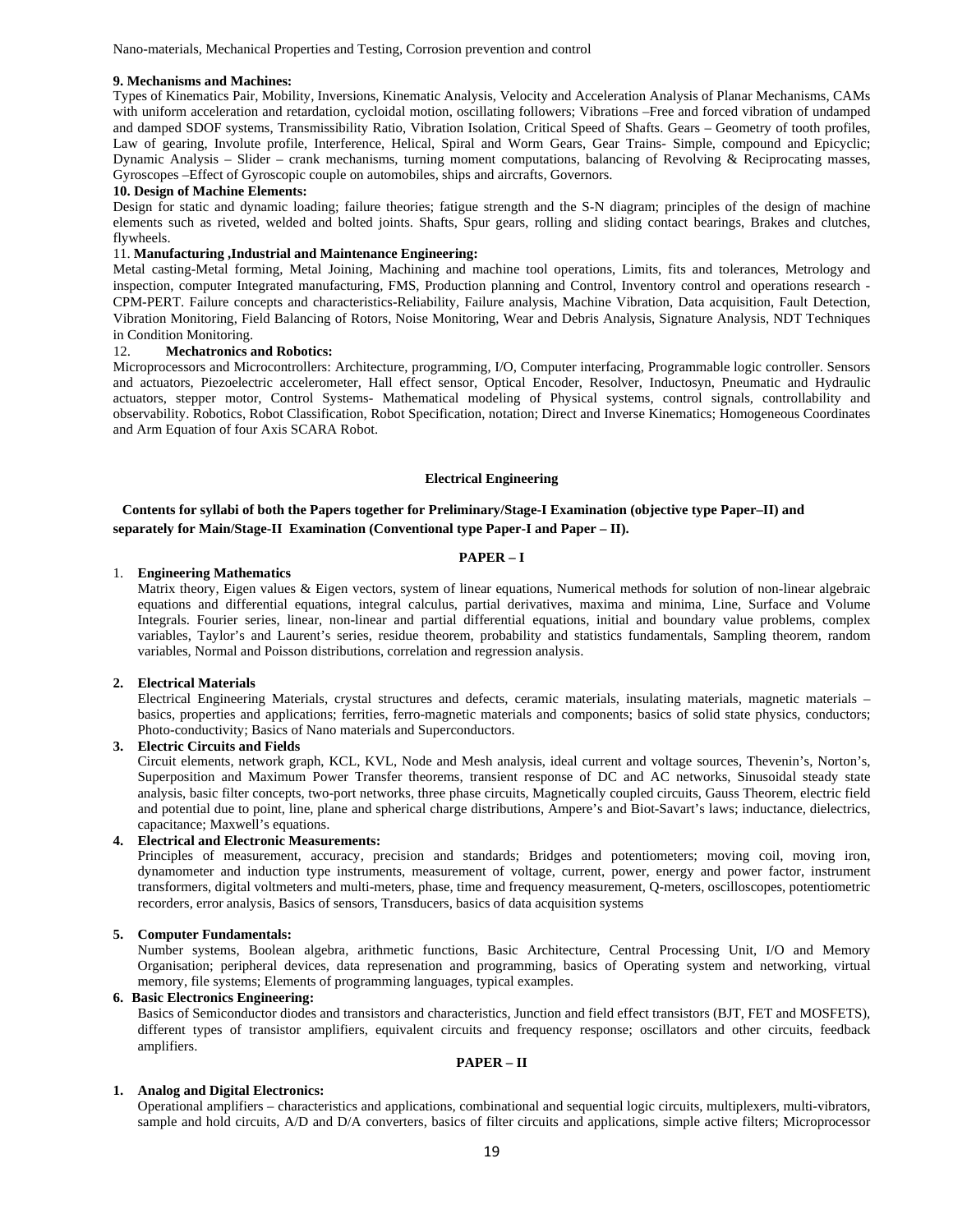basics- interfaces and applications, basics of linear integrated circuits; Analog communication basics, Modulation and demodulation, noise and bandwidth, transmitters and receivers, signal to noise ratio, digital communication basics, sampling, quantizing, coding, frequency and time domain multiplexing, power line carrier communication systems.

#### **2. Systems and Signal Processing :**

Representation of continuous and discrete-time signals, shifting and scaling operations, linear, time-invariant and causal systems, Fourier series representation of continuous periodic signals, sampling theorem, Fourier and Laplace transforms, Z transforms, Discrete Fourier transform, FFT, linear convolution, discrete cosine transform, FIR filter, IIR filter, bilinear transformation.

#### **3. Control Systems:**

Principles of feedback, transfer function, block diagrams and signal flow graphs, steady-state errors, transforms and their applications; Routh-hurwitz criterion, Nyquist techniques, Bode plots, root loci, lag, lead and lead-lag compensation, stability analysis, transient and frequency response analysis, state space model, state transition matrix, controllability and observability, linear state variable feedback, PID and industrial controllers.

#### **4. Electrical Machines :**

Single phase transformers, three phase transformers - connections, parallel operation, auto-transformer, energy conversion principles, DC machines - types, windings, generator characteristics, armature reaction and commutation, starting and speed control of motors, Induction motors - principles, types, performance characteristics, starting and speed control, Synchronous machines - performance, regulation, parallel operation of generators, motor starting, characteristics and applications, servo and stepper motors.

#### **5. Power Systems :**

Basic power generation concepts, steam, gas and water turbines, transmission line models and performance, cable performance, insulation, corona and radio interference, power factor correction, symmetrical components, fault analysis, principles of protection systems, basics of solid state relays and digital protection; Circuit breakers, Radial and ring-main distribution systems, Matrix representation of power systems, load flow analysis, voltage control and economic operation, System stability concepts, Swing curves and equal area criterion. HVDC transmission and FACTS concepts, Concepts of power system dynamics, distributed generation, solar and wind power, smart grid concepts, environmental implications, fundamentals of power economics.

#### **6. Power Electronics and Drives :**

Semiconductor power diodes, transistors, thyristors, triacs, GTOs, MOSFETs and IGBTs - static characteristics and principles of operation, triggering circuits, phase control rectifiers, bridge converters - fully controlled and half controlled, principles of choppers and inverters, basis concepts of adjustable speed DC and AC drives, DC-DC switched mode converters, DC-AC switched mode converters, resonant converters, high frequency inductors and transformers, power supplies.

#### **Electronics & Telecommunication Engineering**

### **Contents for syllabi of both the Papers together for Preliminary/Stage-I Examination (objective type Paper–II) and separately for Main/Stage-II Examination (Conventional type Paper-I and Paper – II).**

## **PAPER – I**

## **1. Basic Electronics Engineering:**

Basics of semiconductors; Diode/Transistor basics and characteristics; Diodes for different uses; Junction & Field Effect Transistors (BJTs, JFETs, MOSFETs); Transistor amplifiers of different types, oscillators and other circuits; Basics of Integrated Circuits (ICs); Bipolar, MOS and CMOS ICs; Basics of linear ICs, operational amplifiers and their applications-linear/non-linear; Optical sources/detectors; Basics of Opto electronics and its applications.

**2. Basic Electrical Engineering:** 

DC circuits-Ohm's & Kirchoff's laws, mesh and nodal analysis, circuit theorems; Electro-magnetism, Faraday's & Lenz's laws, induced EMF and its uses; Single-phase AC circuits; Transformers, efficiency; Basics-DC machines**,** induction machines, and synchronous machines; Electrical power sources- basics: hydroelectric, thermal, nuclear, wind, solar; Basics of batteries and their uses.

#### **3. Materials Science:**

Electrical Engineering materials; Crystal structure & defects; Ceramic materials-structures, composites, processing and uses; Insulating laminates for electronics, structures, properties and uses; Magnetic materials, basics, classification, ferrites, ferro/paramagnetic materials and components; Nano materials-basics, preparation, purification, sintering, nano particles and uses; Nanooptical/magnetic/electronic materials and uses; Superconductivity, uses.

#### **4. Electronic Measurements and Instrumentation:**

Principles of measurement, accuracy, precision and standards; Analog and Digital systems for measurement, measuring instruments for different applications; Static/dynamic characteristics of measurement systems, errors, statistical analysis and curve fitting; Measurement systems for non-electrical quantities; Basics of telemetry; Different types of transducers and displays; Data acquisition system basics.

#### **5. Network Theory:**

Network graphs & matrices; Wye-Delta transformation; Linear constant coefficient differential equations- time domain analysis of RLC circuits;

Solution of network equations using Laplace transforms- frequency domain analysis of RLC circuits; 2-port network parametersdriving point & transfer functions; State equations for networks; Steady state sinusoidal analysis.

### **6. Analog and Digital Circuits:**

Small signal equivalent circuits of diodes, BJTS and FETs; Diode circuits for different uses; Biasing & stability of BJT & JFET amplifier circuits; Analysis/design of amplifier- single/multi-stage; Feedback& uses; Active filters, timers, multipliers, wave shaping, A/D-D/A converters; Boolean Algebra& uses; Logic gates, Digital IC families, Combinatorial/sequential circuits; Basics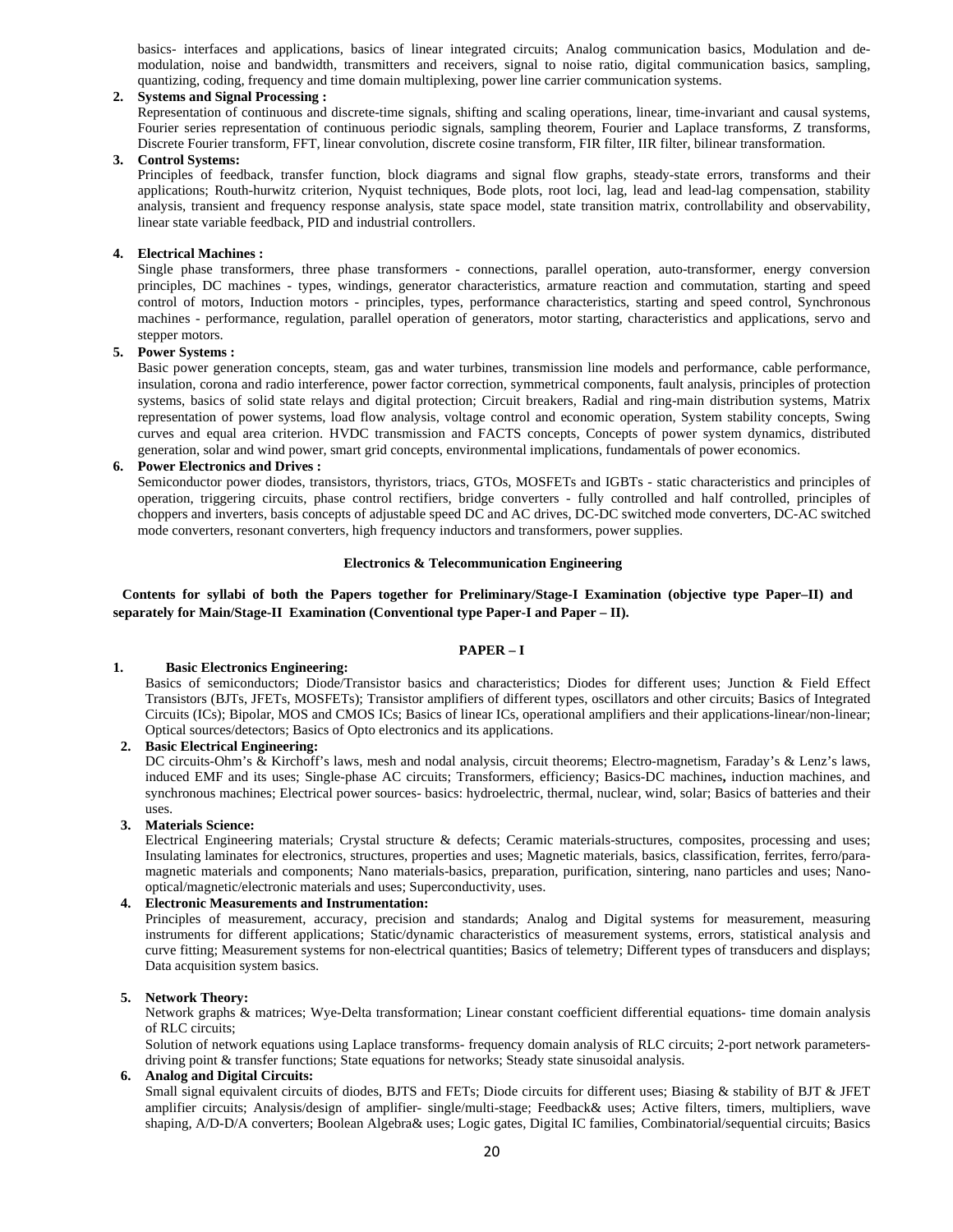of multiplexers, counters/registers/ memories /microprocessors, design& applications.

**PAPER – II**

### **1. Analog and Digital Communication Systems:**

Random signals, noise, probability theory, information theory; Analog versus digital communication & applications: Systems-AM, FM, transmitters/receivers, theory/practice/ standards, SNR comparison; Digital communication basics: Sampling, quantizing, coding, PCM, DPCM, multiplexing-audio/video; Digital modulation: ASK, FSK, PSK; Multiple access: TDMA, FDMA, CDMA; Optical communication: fibre optics, theory, practice/standards.

#### **2. Control Systems:**

Classification of signals and systems; Application of signal and system theory; System realization; Transforms& their applications; Signal flow graphs, Routh-Hurwitz criteria, root loci, Nyquist/Bode plots; Feedback systems-open &close loop types, stability analysis, steady state, transient and frequency response analysis; Design of control systems, compensators, elements of lead/lag compensation, PID and industrial controllers.

#### 3. **Computer Organization and Architecture:**

Basic architecture, CPU, I/O organisation, memory organisation, peripheral devices, trends; Hardware /software issues; Data representation& Programming; Operating systems-basics, processes, characteristics, applications; Memory management, virtual memory, file systems, protection & security; Data bases, different types, characteristics and design; Transactions and concurrency control; Elements of programming languages, typical examples.

#### **4. Electro Magnetics:**

Elements of vector calculus, Maxwell's equations-basic concepts; Gauss', Stokes' theorems; Wave propagation through different media; Transmission Lines-different types, basics, Smith's chart, impedance matching/transformation, S-parameters, pulse excitation, uses; Waveguides-basics, rectangular types, modes, cut-off frequency, dispersion, dielectric types; Antennas-radiation pattern, monopoles/dipoles, gain, arrays-active/passive, theory, uses.

#### 5. **Advanced Electronics Topics:**

VLSI technology: Processing, lithography, interconnects, packaging, testing; VLSI design: Principles, MUX/ROM/PLA-based design, Moore & Mealy circuit design; Pipeline concepts & functions; Design for testability, examples; DSP: Discrete time signals/systems, uses; Digital filters: FIR/IIR types, design, speech/audio/radar signal processing uses; Microprocessors & microcontrollers, basics, interrupts, DMA, instruction sets, interfacing; Controllers & uses; Embedded systems.

#### **6. Advanced Communication Topics:**

Communication networks: Principles /practices /technologies /uses /OSI model/security; Basic packet multiplexed streams/scheduling; Cellular networks, types, analysis, protocols (TCP/TCPIP); Microwave & satellite communication: Terrestrial/space type LOS systems,

block schematics link calculations, system design; Communication satellites, orbits, characteristics, systems, uses; Fibre-optic

communication systems, block schematics, link calculations, system design.

### **Appendix‐II**

#### **INSTRUCTIONS TO THE CANDIDATES FOR FILLING ONLINE APPLICATIONS**

## **Candidates must apply Online by using the Website www.upsconline.nic.in Salient Features of the system of Online Application Form are given here under :**

Detailed instructions for filling up Online Applications are available on the above mentioned website.

Candidates will be required to complete the Online Application Form containing two stages viz. Part-I and Part-II as per the instructions available in the above mentioned site through drop down menu.

The candidates are required to pay a fee of **Rs. 200/‐ (Rupees Two Hundred Only)** [excepting Female/SC/ST/PH candidates who are exempted from payment of fee] either by remitting the money in any branch of SBI by cash, or by using net banking facility of State Bank of India/State Bank of Bikaner & Jaipur/State Bank of Hyderabad/ State Bank of Mysore/State Bank of Patiala/State Bank of Travancore or by using any Visa/Master Credit/Debit Card.

Before starting filling up Online Application, a candidate must have his/ her photograph and signature duly scanned in the .jpg format in such a manner that each file should not exceed 40 KB each and must not be less than 3 KB in size for the photograph and 1 KB for the signature.

The Online applications(Part I and II) can be filled from **28th September 2016 to 26th October, 2016 till 18:00 Hours,** after which link will be disabled.

Applicants should avoid submitting multiple applications. However, if due to any unavoidable circumstances any applicant submits multiple applications then he must ensure that the applications with higher RID is complete in all respects.

In case of multiple applications, the applications with higher RID shall be entertained by the Commission and fee paid against one RID shall not be adjusted against any other RID.

The applicants must ensure that while filling their application form, they are providing their valid and active e-mail IDs as the Commission may use electronic mode of communication while contacting them. The Applicants are advised to check their emails at regular intervals and ensure that the email address ending with @nic.in are directed to their inbox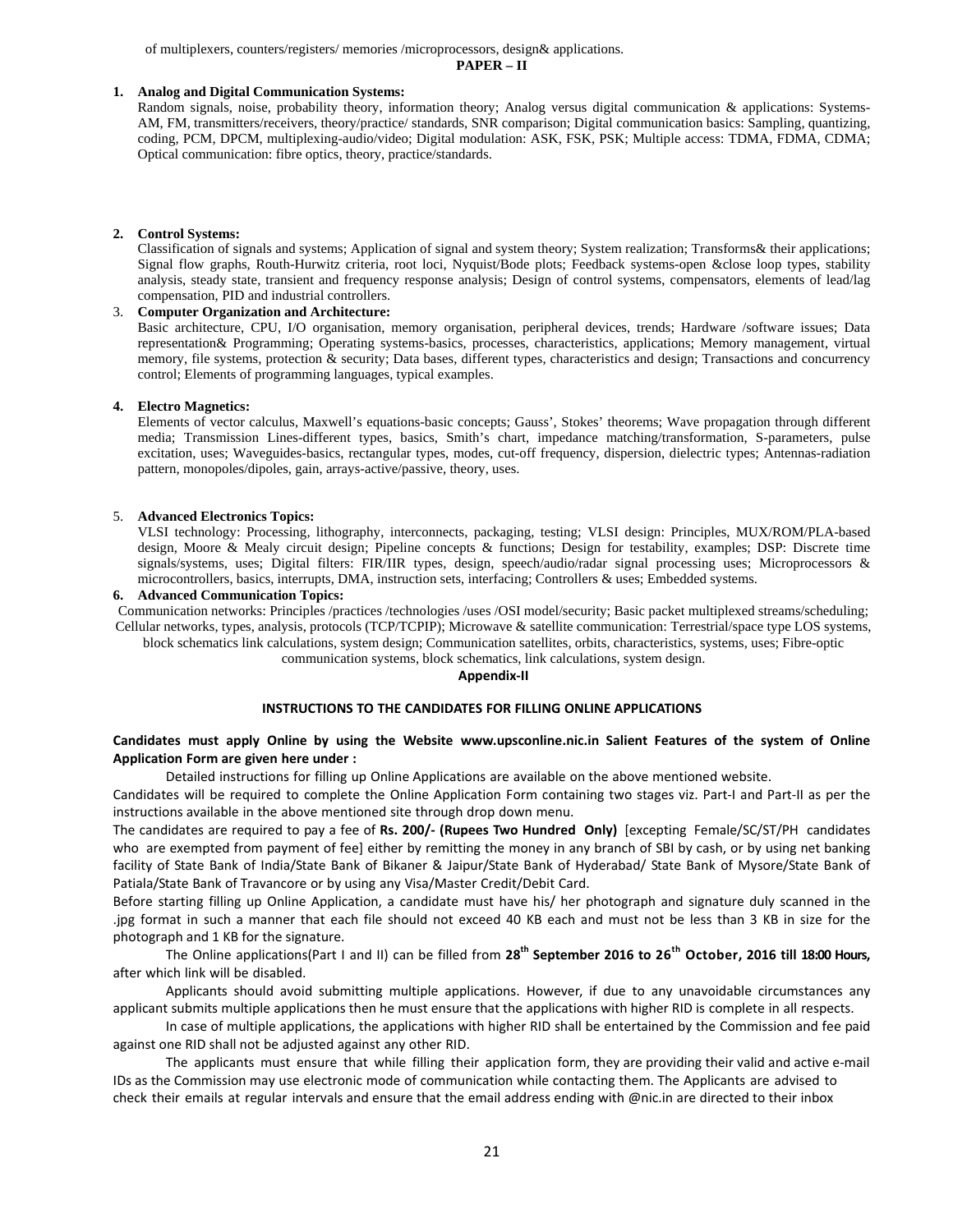folder and not to the SPAM folder or any other folder. Candidates are strongly advised to apply Online well in time without waiting for the last date for submission of Online Application.

## **Appendix‐III**

## **(Part – A‐)**

## **Special Instruction to candidates for conventional type Papers**

- 1. Articles permitted inside Examination Hall Battery-operated pocket calculators of "non-programmable" type only, mathematical/engineering/ drawing instruments, including a flat rule divided on the edges into inches and tens of an inch and into centimeters and millimeters, a slide rule, set squares, a protractor and a pair of compasses, pencils, coloured pencils, mapping pens, eraser, T-square and drawing board for use wherever necessary. Candidates are not allowed to bring with them any "Tables or Charts" for use in the Examination Hall.
- 2. Tables to be supplied by UPSC If it is considered necessary for answering the questions set in any paper, the Commission may supply any of the following for reference purpose only :
- (i) Mathematical/Physical/Chemical and Engineering Tables (including Logarithmic Tables);
- (ii) Steam Table (including Mollier Diagrams for Temperature up to 800• C and Pressure up to 500 Kgf/Cm);
- (iii) National Building Code of India 1970 or 1983 Group 2 Part VI;
- (iv) Any other special articles as may be necessary for the candidates to answer the questions set in the question paper. After conclusion of the examination, return the above items to the Invigilator.
- 3. Answers to be written in own hand.
- Write the answers in your own hand in ink, Pencil may be used for maps, mathematical drawings or rough work.
- 4. Check Answer Book. The candidate must write his roll number (and not his name) only in the space provided for the purpose on every answer book used by him. Before writing in the answer book, please see that it is complete. In case there are any missing pages, it should be got replaced. Do not tear out any pages from the Answer Book. If you use more than one Answer Book, indicate on the cover of first Answer Book the total number of Answer Books used.
- Do not leave any blank, unused spaces between answers. If such spaces are left, score them out. 5. Answers in excess of prescribed number will be ignored. The candidate must attempt questions strictly in accordance with the directions given on each question paper. If questions are attempted in excess of the prescribed number, only the questions attempted first up to the prescribed number shall be valued and the remaining answers will be ignored.
- 6. Questions relating to graph/precis should be attempted only on graph/precis sheets to be supplied on demand by the Invigilators. All loose sheets such as precis sheet, drawing papers, graph sheets etc. whether used or not, should be placed inside the answer books and fastened along with the additional answer book(s), if any. Candidates who fail to observe this instruction will be penalized. Do not write your roll number on these sheets.
- 7. Unfair means strictly prohibited. Do not copy from the papers of any other candidate nor allow your papers to be copied nor give nor attempt to give nor obtain nor attempt to obtain irregular assistance of any description. It will be the responsibility of every candidate to ensure that his answers are not copied by another candidate. Failure to do so will invite penalty, as may be awarded by the Commission for adoption of unfair means.
- 8. Conduct in Examination Hall Do not misbehave in any manner or create disorderly scene in the examination hall or harass or bodily harm the staff deployed for the conduct of examination. You will be severely penalized if you attempt to do so.
- 9. Please read carefully and abide by the instructions printed on the Question Paper and on the Answer Book supplied in the Examination Hall.
- 10. The candidates are not allowed to leave the Examination Hall before the expiry of prescribed time period of the examination.

## **(Part – B)**

## **Special Instruction to candidates for objective type tests**

1. Articles permitted inside Examination Hall.  Clip board or hard board (on which nothing is written), a good quality black ball pen for making responses on the Answer Sheet. Answer Sheet and sheet for rough work will be supplied by the invigilator.

2. Articles not permitted inside Examination Hall Do not bring into the Examination Hall any article other than those specified above e.g. books, notes, loose sheets, electronic or any other type of calculators, mathematical and drawing instruments, Log Tables, stencils of maps, slide rules, Test Booklets, rough sheets pertaining to earlier session(s), etc.

Mobile phones, pagers, bluetooth or any other communication devices are not allowed inside the premises where the examination is being conducted. Any infringement of these instructions shall entail disciplinary action including ban from future examinations. Candidates are advised in their own interest not to bring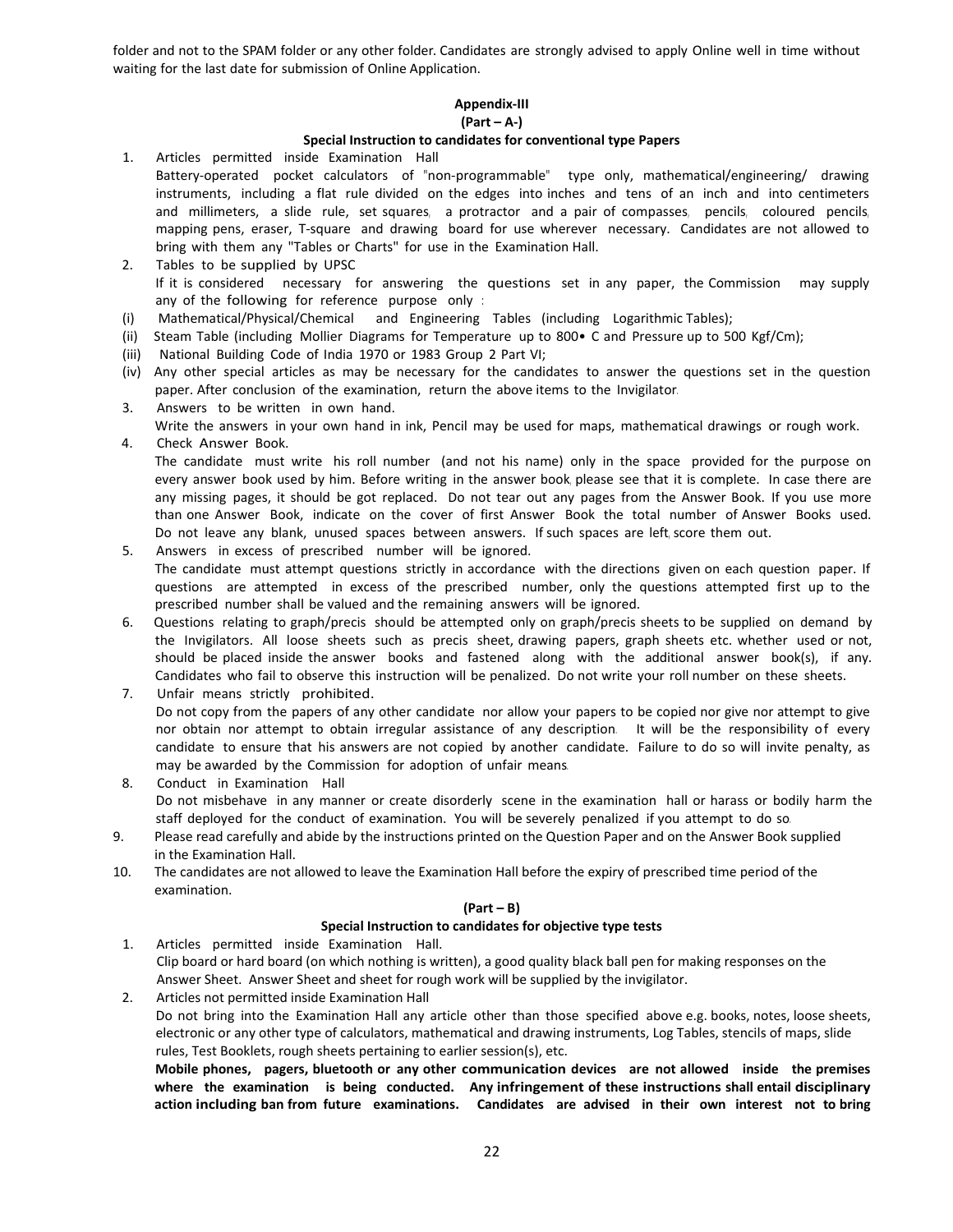any of the banned items including mobile phones, pagers to the venue of the examination, as **arrangements for safekeeping cannot be assured**.

- 3. **Penalty for wrong Answers (in Objective Type Papers)** THERE WILL BE PENALTY (NEGATIVE MARKING) FOR WRONG ANSWERS MARKED BY A CANDIDATE IN THE *OBJECTIVE TYPE QUESTION PAPERS.*
- (i) There are four alternatives for the answer to every question. For each question for which a wrong answer has been given by the candidate, one third (0.33) of the marks assigned to that question will be deducted as penalty.
- (ii) If a candidate gives more than one answer, it will be treated as a wrong answer even if one of the given answers **happens to be correct and there will be same penalty as above for that question.**
- (iii) If a question is left blank i.e. no answer is given by the candidate, there will be no penalty for that question.

## 4. **Unfair means strictly prohibited**

 No candidates shall copy from the papers of any other candidate nor permit his papers to be copied nor give nor attempt to give nor obtain nor attempt to obtain irregular assistance of any description.

## 5. **Conduct in Examination Hall**

No candidates should misbehave in any manner or create disorderly scene in the Examination Hall or harass the staff employed by the Commission for the conduct of the examination. Any such misconduct will be severely penalised.

## **5. Answer Sheet Particulars**

- (i) Write in black ball pen your Centre and subject followed by Test Booklet series (in bracket), subject code and roll number at the appropriate space provided on the Answer Sheet at the top. Also encode your booklet series (A, B, C or D as the case may be), subject code and roll number with black ball pen in the circles provided for the purpose in the Answer Sheet. The guidelines for writing the above particulars and encoding the above particulars are given in Annexure. In case the booklet series is not printed on the Test Booklet or Answer Sheet is unnumbered, please report immediately to the invigilator and get the Test Booklet/Answer Sheet replaced.
- (ii) Candidates should note that any omission/mistake/discrepancy in encoding/filling of details in the OMR answer sheet, especially with regard to Roll Number and Test Booklet Series Code, will render the answer sheet liable for rejection.
- (iii) Immediately after commencement of the examination please check that the Test Booklet supplied to you does not have any unprinted or torn or missing pages or items etc. If so, get it replaced by a complete Test Booklet of the same series and subject.
- 6. Do not write your name or anything other than the specific items of information asked for, on the Answer Sheet/Test Booklet/sheet for rough work.
- 8. Do not fold or mutilate or damage or put any extraneous marking in the Answer Sheet. Do not write anything on the reverse of the Answer Sheet.
- 9. Since the Answer Sheets will be evaluated on computerised machines, candidates should exercise due care in handling and filling up the Answer Sheets. They should use black ball pen only to darken the circles. For writing in boxes, they should use black ball pen. Since the entries made by the candidates by darkening the circles will be taken into account while evaluating the Answer Sheet on computerised machines, they should make these entries very carefully and accurately. The candidate must mark responses in the Answer Sheet with good quality black ball pen.

10. **Method of marking answers**

In the "OBJECTIVE TYPE" of examination, you do not write the answers. For each question (hereinafter referred to as "Item") several suggested answers (hereinafter referred to as "Responses") are given. You have to choose one response to each item. The question paper will be in the Form of TEST BOOKLET. The booklet will contain item bearing numbers 1, 2, 3 etc. Under each item, Responses marked (a), (b),  $(c)$ , (d) will be given. Your task will be to choose the correct response. If you think there is more than one correct response, then choose what you consider the best response.

In any case, for each item you are to select only one response. If you select more than one response, your response will be considered wrong. In the Answer Sheet, Serial Nos. from 1 to 160 are printed. Against each numbers, there are circles marked (a), (b), (c) and (d). After you have read each item in the Test Booklet and decided which one of the given responses is correct or the best, you have to mark your response by completely blackening to indicate your response. Ink pen or pencil should not be used for blackening the circle on the Answer Sheet.

For example, if the correct answer to item 1 is (b), then the circle containing the letter (b) is to be completely blackened with black ball pen as shown below :‐

**Example : (a) • (c) (d)**

## 11. **Entries in Scannable Attendance List**

Candidates are required to fill in the relevant particulars with black ball pen only against their columns in the Scannable Attendance List, as given below :-

i) Blacken the circle (P) under the column (Present/Absent)

- ii) Blacken the relevant circle for Test Booklet Series iii) Write Test Booklet Serial No.
- iv) Write the Answer Sheet serial No. and also blacken the corresponding circles below
- v) Append signature in the relevant column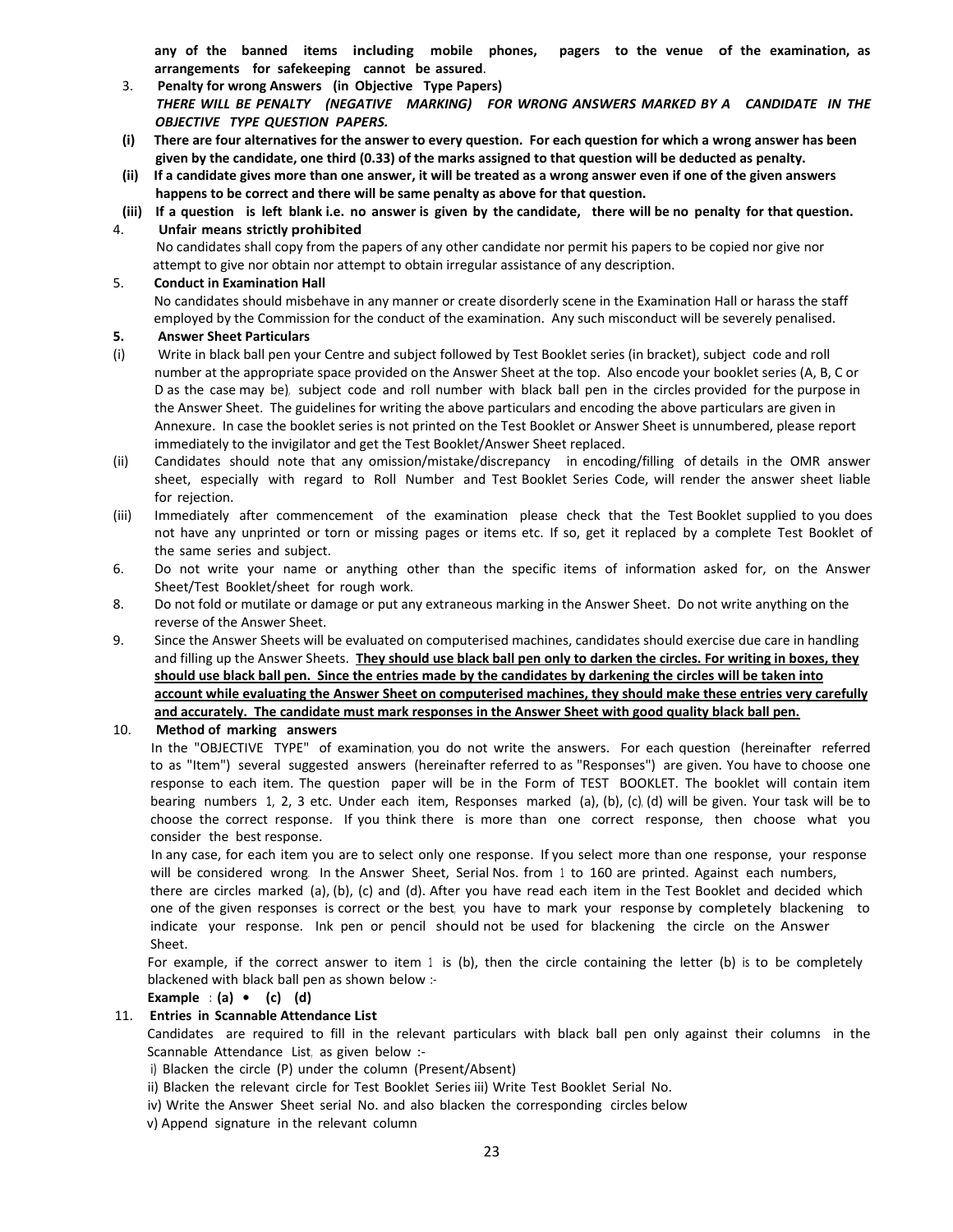12. Please read and abide by the instructions on the cover of Test Booklet. If any candidate indulges in disorderly or improper conduct, he will render himself liable for disciplinary action and/or imposition of a penalty as the Commission may deem fit.

13. The candidates are not allowed to leave the Examination Hall before the expiry of prescribed time period of the examination.

### **Annexure**

## **How to fill in the Answer Sheet of objective type tests in the Examination Hall**

Please follow these instructions very carefully. You may note that since the Answer Sheets are to be evaluated on machine, any violation of these instructions may result in reduction of your score for which you would yourself be responsible.

Before you mark your responses on the Answer Sheet, you will have to fill in various particulars in it.

As soon as the candidate receives the Answer Sheet, he/she should check that it is numbered at the bottom. If it is found unnumbered he/she should at once get it replaced by a numbered one.

You will see from the Answer Sheet that you will have to fill in the top line, which reads thus:

| कनद्र  | विषय    | विषय कोड | $\bullet$<br>अनुक्रमाक |  |
|--------|---------|----------|------------------------|--|
|        | --      |          |                        |  |
| Centre | Subject | S. Code  | Roll Number            |  |

If you are, say, appearing for the examination in Delhi Centre for the General Studies Paper and your Roll No. is 081276 and your Test Booklet series is 'A', you should fill in thus, using ball pen.

\* This is just illustrative and may not be relevant to the Examination concerned.

| केनद्र | प्तषय   | विषय काड |   |        | भवक्रमाक    |        |           |   |   |                     |
|--------|---------|----------|---|--------|-------------|--------|-----------|---|---|---------------------|
|        |         |          | 9 | a<br>ے |             | ⌒<br>U | 0I.<br>יס | - | - | $\overline{ }$<br>h |
| Centre | Subject | Code     |   |        | Roll Number |        |           |   |   |                     |

You should write with black ball pen the name of the centre and subject in English or Hindi. The test Booklet Series is indicated by Alphabets A, B, C or D at the top right hand corner of the Booklet.

Write your Roll Numbers exactly as it is in your Admission Certificate in the boxes provided for this purpose. Do not omit any zero(s) which may be there.

The next step is to find out the appropriate subject code from the Time Table. Now encode the Test Booklet Series, Subject Code and the Roll Number in the circles provided for this purpose. Do the encoding with black pen. The name of the Centre need not be encoded.

Writing and encoding of Test Booklet Series is to be done after receiving the Test Booklet and confirming the Booklet Series from the same.

For General Ability subject paper of 'A' Test Booklet Series you have to encode the subject code, which is 99. Do it thus.



All that is required is to blacken completely the circle marked 'A' below the Booklet Series and below the subject code blacken completely the Circles for '9' (in the first vertical column) and '9' (in the second vertical column). You should then encode the Roll No. 081276. Do it thus similarly.